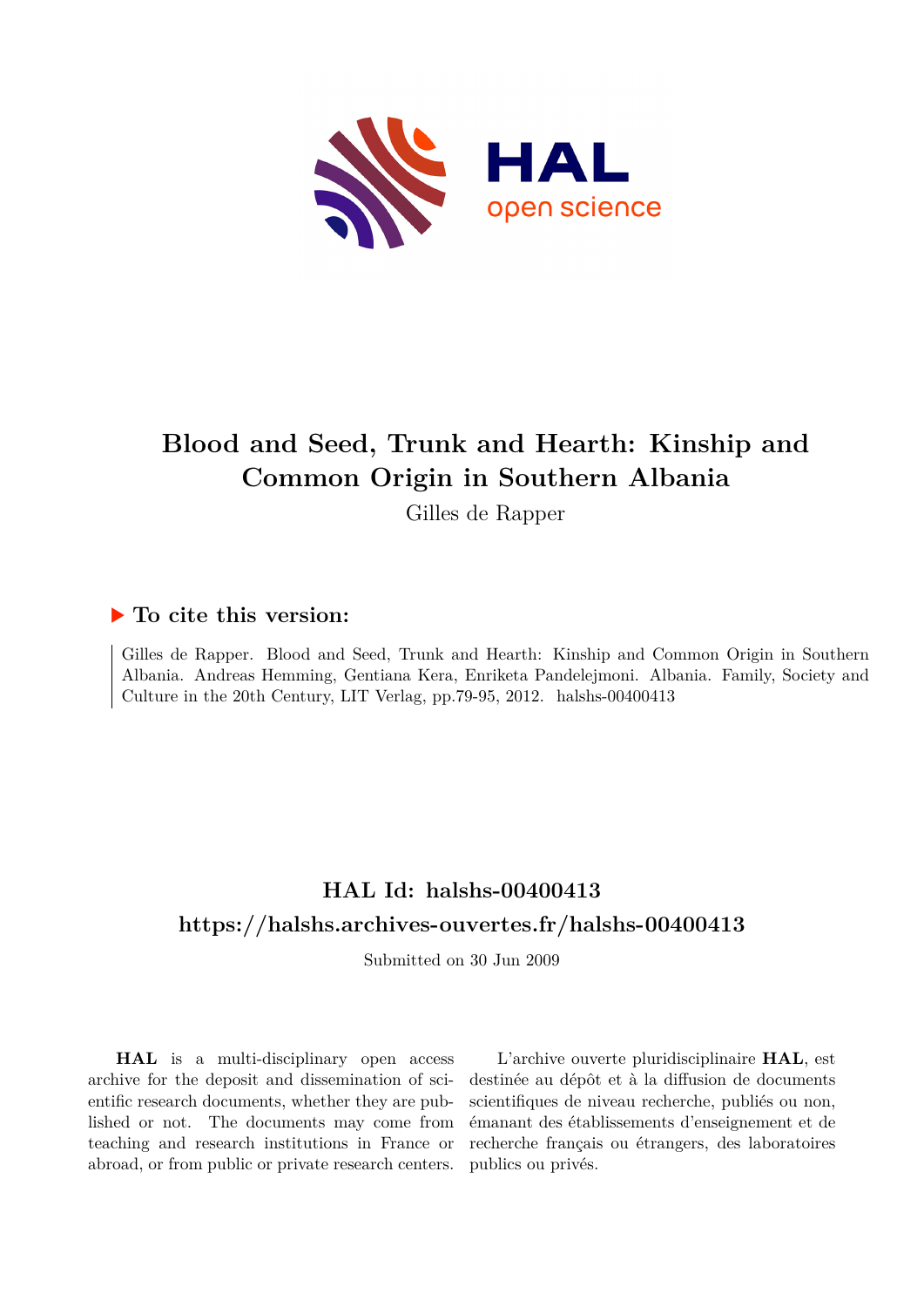To be published in Gentiana Kera, Andreas Hemming & Enriketa Pandelejmoni (eds.), *Historical-Anthropological Studies on Albania. Aspects of Albanian Society in the 20th Century*. Münster-Hamburg-Berlin-Wien-London: LIT Verlag

#### BLOOD AND SEED, TRUNK AND HEARTH:

#### KINSHIP AND COMMON ORIGIN IN SOUTHERN ALBANIA

#### *Gilles de Rapper*

The Ghegs of Northern Albania present the only true example of a tribal system surviving in Europe until the mid-twentieth century. In those remote valleys with very inadequate communications has survived a group of people whose whole life was organized in terms of kinship and descent. The clan, *fis*, was a group of people all of whom claimed descent from a common male ancestor, who may often have been fictitious. (Whitaker 1968: 254)

Studies on Albanian kinship system and social organisation have focused mainly on Northern Albania. Following pioneering work by Edith Durham (Durham 1909, 1928), much attention has been devoted to the "tribal" organisation that could be observed until the first half of twentieth century. This organisation was seen by Western scholars as a curiosity in Modern Europe, and also as representing a kind of survival from an archaic past of European societies. The central feature of this tribal organisation was the tribe or clan, in Albanian  $f_{15}$  (Durham 1909: 20).<sup>1</sup>

More recently, some scholars have started to question the "tribal" characterisation of Northern Albanian society which seemed to them to be the result of both an interest for

<sup>1</sup> See also Daniel, Odile 1989. Montagnes tribales et coutumiers. *L'Ethnographie* 106: 43-74, p. 50.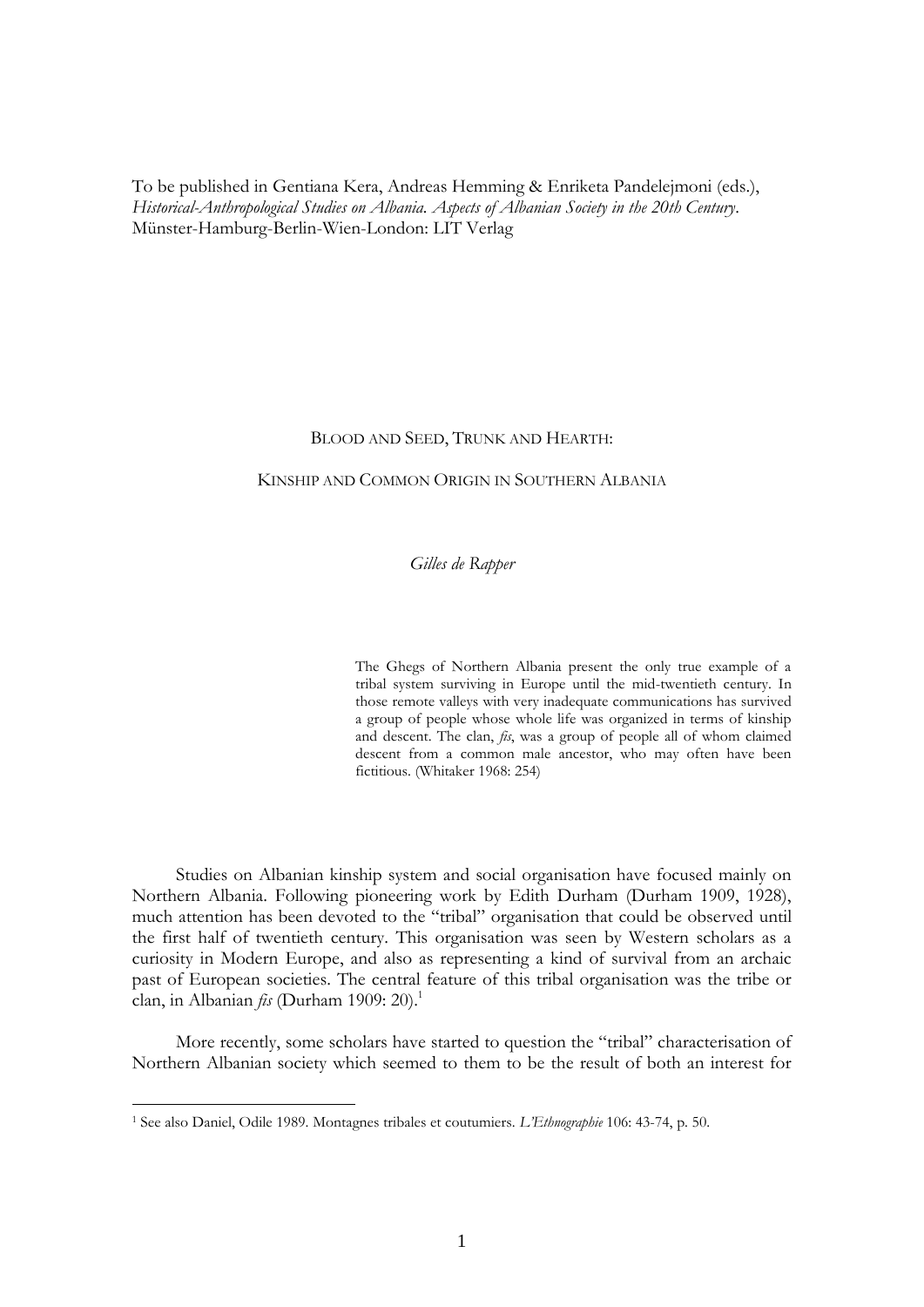the exotic within Europe and a tendency to apply anthropological models elaborated in other societies, especially in Africa. Berit Backer thus criticised the lack of theoretical consistency of most works on the "so-called Albanian tribal society" (Backer 1979: 91-95), while Albert Doja deplores the fact that most publications on the subject consist of a "*compilation anthologique des mêmes données*", without any attempt to understand the structural basis of this kind of social organisation (Doja 1999: 39).

In the media as well as in common representations the tribal and clanic organisation has however come to be an emblem of Albanian society as a whole: as Ian Whitaker had already suggested, some events of Albanian political recent history should be considered in the general frame of tribal organisation (Whitaker 1968: 282); and this is what is happening. Today, for instance, organised crime in Albania is generally presented as being clanorganised crime; this is also true of factions in Communist and post-Communist political life, which are described as the manifestation of a tribal mentality. Kinship is certainly a resource in political as well as in economic activities, in Albania as elsewhere<sup>2</sup>. That organised crime and political factions should not be confused with traditional social organisation is however revealed by the use in Albanian of the recently borrowed word *klan* in the former context, instead of *fis* in the latter. From the Albanian point of view, they are two different realities and should be distinguished.

The word *fis* is used all over Albania. In Southern Albania it is commonly heard with the meaning of "kin" and it also designates the three generations patrilineage which is, together with the house (*shpi*), one of the effective social units based on kinship. Due to its use as "tribe" in the common as well as scientific language, working on kinship in Southern Albania necessitates some lexical precautions: the same individuals who make daily use of the word *fis* to talk about their close or distant kin are not always prepared to understand what a social anthropologist is doing there: "There are no *fis* here, you should go to the North to study them; that is where they are". I soon realised that the word *fis* was highly polysemic and that the reality it covers in Southern Albania could not be understood without taking this polysemy into account.

The purpose of this chapter is two-fold: to give an account of kinship and social organisation in less studied Southern Albania and, by doing so, to show how local conceptions of kinship and social organisation are embedded in wider representations of society in Albania.

The ethnographic material presented here has been collected during long-term fieldwork conducted in the district of Devoll from June 1995 to September 1996, and during later and shorter stays in 1998, 1999, 2000 and 2003.

<sup>2</sup> See for instance Schweitzer, Peter P. (ed.) 2000. *Dividends of Kinship* London-New York, Routledge.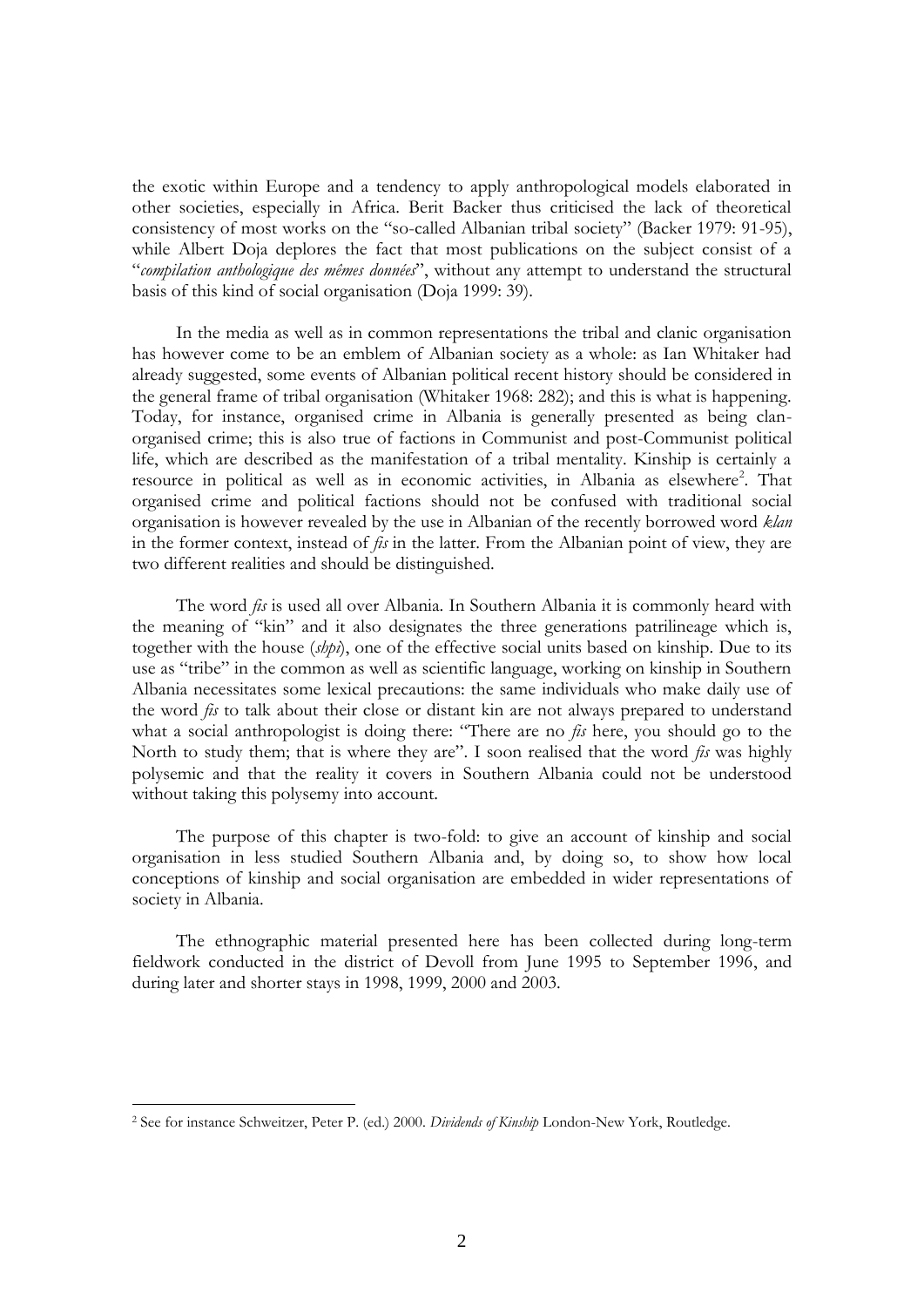#### **Devoll: general presentation**

Devoll is a district (*rreth*) located in South-eastern Albania, on the border with Greece. It consists of forty-two villages distributed around its centre, the small town of Bilisht (8000 inhabitants in 1995), which lies on the road coming from the city of Korçë and central Albania, and leading to the border post of Kapshticë/Kristalopigi and from there to Greece.

Most of the villages are situated on both sides of a large and relatively flat valley, in the middle of which flows the river Devoll. This part of the valley is locally called Fusha, "the plain", or Devolli i poshtëm, "Lower-Devoll". Villages are generally settled at the foot of low hills and mountains, between agricultural lands on the one hand and pastures and forests on the other, although some of them, said to be ancient *çiflig* villages, are settled in the midst of the fields.

The upper part of the valley, called Mali, "the mountain", or Devolli i sipërm, "Upper-Devoll", has much less arable land and more pastures and forests, and is occupied by villages generally smaller in size.

All villages (*fshat*) are fixed and compact settlements. They consist of at least two neighbourhoods (*lagje*), usually more, lying on both sides of the main street. Around the inhabited part of the village are gardens and small irrigated fields, where people grow corn, onions, beans and other vegetables. The more distant fields, which used to be irrigated at the time of the cooperative (before 1991), are in most cases left uncultivated for lack of water and mechanisation.

The population is mainly Albanian-speaking, with the exception of the village of Vërnik, which is part of the Macedonian minority of Albania. There is no evidence of Greek- or Arumanian-speaking population in most recent history, although some families say to descend from settlers arrived from parts of Macedonia which are today in Greece or from pastoral areas in the Pindus range, across the Greek-Albanian border. Until 1924 and the exchange of population between Greece and Turkey, a few villages on the Greek side of the border had close links with Devoll: they were inhabited by Albanian-speaking Muslims who were forced to move to Turkey. Before that time, they used to intermarry with Devoll, and Bilisht was their market town.

Most of the Devollis are Muslims, a minority being Orthodox Christians. With the exception of the town of Bilisht, Muslims and Christians live in separate villages or, as is the case in the few mixed villages, in separate neighbourhoods of the same village. They rarely intermarry and, although quiet and peaceful, their relations are marked by stereotypes and suspicion. As in most parts of Albania, even when the level of religious practice is low, people are nevertheless aware of their religious affiliation and origin (de Rapper 2002).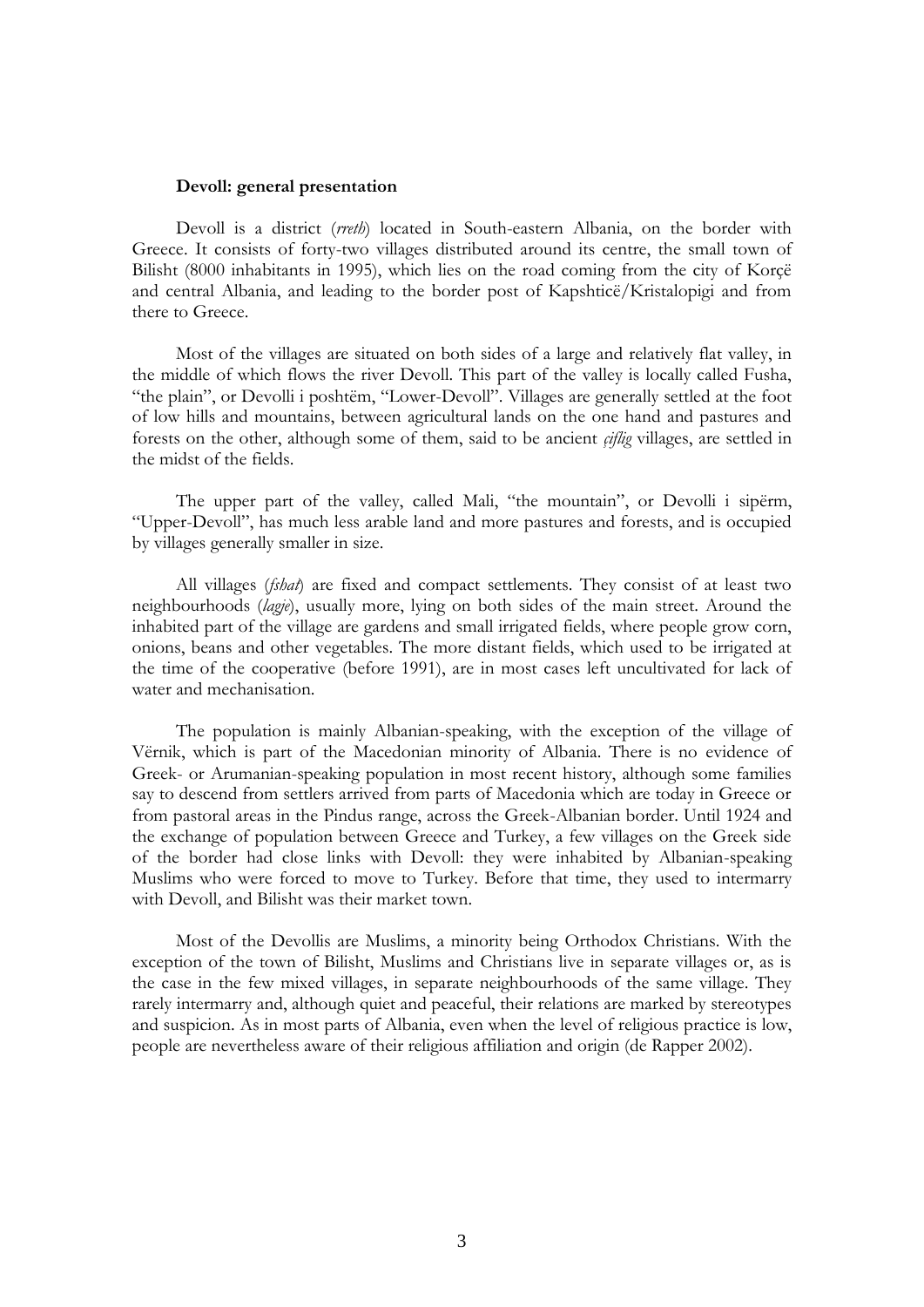#### **Kinship system**

1

The two basic units of social organisation are the house (*shpi*, *shtëpi*) and the patrilineage (*fis*). The *fis* can be defined as a patrilineal descent group and an exogamous unit whose members used to own some property in common.<sup>3</sup> Patrilineal descent is expressed by the concept of "blood" (*gjak*): all members of the *fis* share the same blood and, through blood, some physical and moral characteristics.

Marriage "within blood" (*brenda gjakut*) is forbidden. It is also forbidden with the mother"s *fis*: a lineage should not "take" (*marr*) from, or "give" (*jap*) to another lineage to whom it has already given or from whom it has already taken. There is however, as in other rural societies of Europe (Zonabend 1981), a tendency not to marry too far away: two lineages are not allowed to intermarry, but it often happens that three lineages favour, for one or two generations, exchange between them. There is also a tendency to marry inside the village, or inside a small group of villages close to each other and, of course, inside religious community.

Residence is virilocal. Wives come to live in their husband"s house, which is either the husband"s paternal house, either a new one provided by the husband"s father.

Property is inherited only by sons. Daughters receive a dowry (*pajë*, *prikë*) at their marriage. It consists of pieces of furniture and garments, but never of land or livestock. According to one informant in Miras, although land is transmitted "by the father's will" (*sipas dëshirës së babait*) – who can chose to give land to his daughter, as part of the dowry she brings to her husband – "normally only sons receive land" (*si rregull vetëm djemtë*).<sup>4</sup> Each son receives an equal share of property at the time when separation (*ndarje*) of the house, or from the house, takes place, either upon marriage of the youngest son or upon the death of the father. Every son – except the youngest – is however free to leave the house with his share of property at the time of his marriage or shortly after (especially if there is no space in the house for the new couple). According to several informants, cohabitation of two or more brothers in the paternal house long after their marriage and even after the death of the father used to be more frequent in the past, before the Second World War. The house was then divided into two or more equal parts, each with its own entrance on the street, and its own courtyard and kitchen. Each brother, together with his wife and children, formed a separate social unit, but the former unity of the paternal house was remembered through its labelling as a "brotherhood" (*vëllazëri*). Such combinations are rarely seen today,

<sup>3</sup> After the end of collectivisation (1992), land has been returned on a familial basis without taking into account previous lineage property.

<sup>4</sup> According to the existing law in Albania daughters and sons have equal rights over the family property. I have never heard however of female members of the family pretending to get use of the law and receive land: this would not be convenient when women leave their village of origin to live with their husband in another village. Most of all, people seem also to be reluctant to refer to the law: in 1995, a lady from Bilisht explained to me that it was better to share the property "within the family" (*brenda familjes*), i.e. according to the traditional mode, and that making use of the law would be interpreted by others as a sign of disunion within the family and, as such, as a shame (*turp*). At that time, there was nothing at stake in agricultural land, as selling and buying land was not permitted, so that family property was generally very small.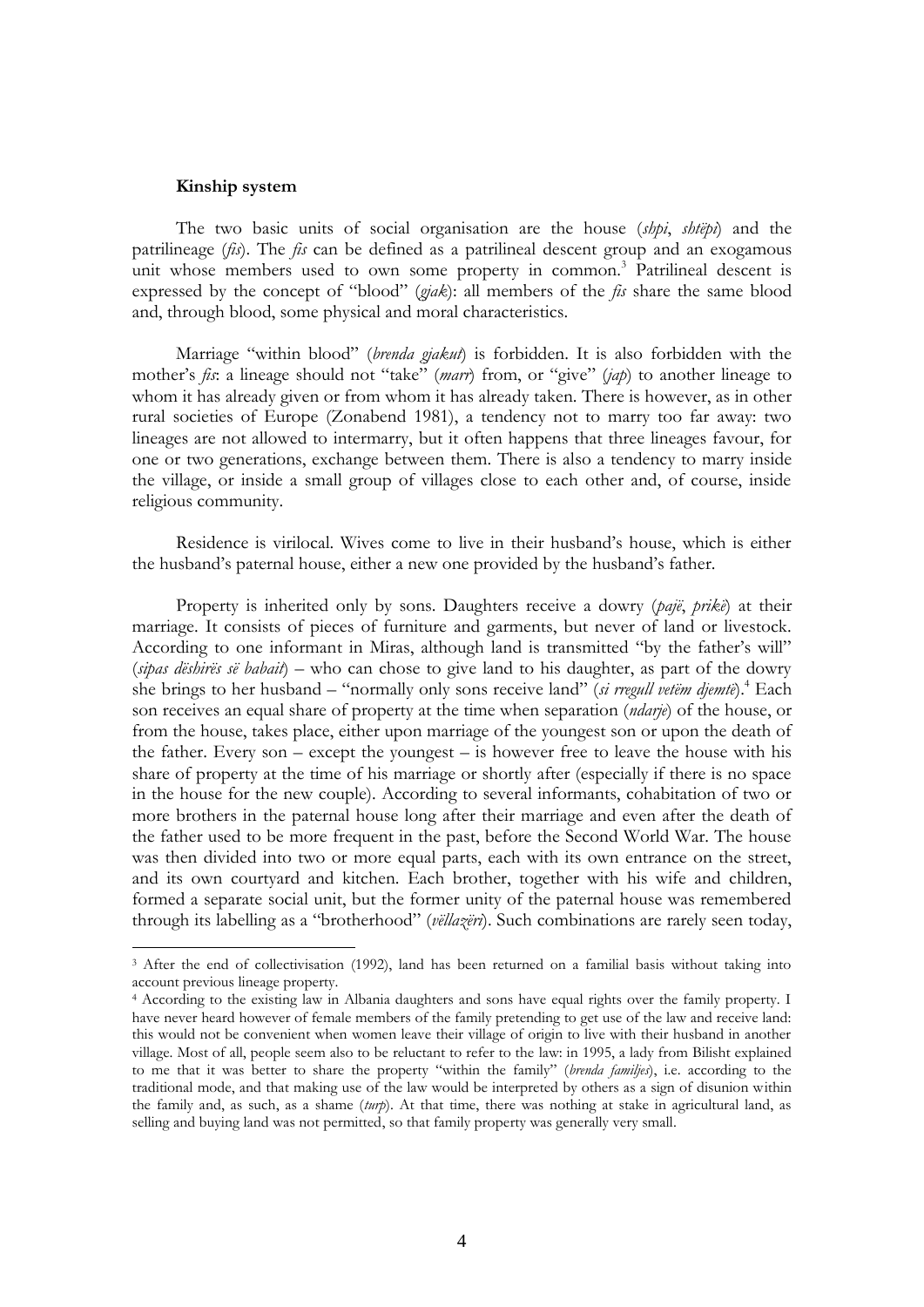although old houses divided for the use of two separated brothers are still to be seen in some villages.

This is an instance of how family organisation is perceived by people as evolving: there used to be more solidarity between brothers, and between family members in general. Households are said to have been greater in size. "Thirty years ago, says a young man from Bilisht, families in Albania, including Devoll, did not split in small units as they do today. Brothers lived together, even after they were married and had children. Up to 40 people lived in one house." Another man from Bilisht confirms about solidarity: "Sons have a duty of mutual aid towards their parents (…). This mutual aid used to extend up to the third cousins."

The youngest son generally remains with his parents and inherits the paternal house (*trung*). His duty is to take care (*yzmet*) of his parents in their old days and he is thus called the "pillar of the house" (*shtylla e shtëpisë*). The father has the obligation to provide his older sons with a new house or at least with a piece of land (*truall*) where to build a new house. This is usually done by dividing the *truall* on which the paternal house was built, as long as such a fragmentation is possible.

As a result, neighbouring houses are generally inhabited by families closely connected by patrilineal ties. They form a *mëhallë*, a group of houses between which solidarity and daily cooperation are expected. As a neighbourhood, it should be distinguished from the *lagje*, which has no meaning of shared existence and which is more a spatial unit – defined by its position in the village and its topographic features and limits – than a social one.

The village territory is also perceived as changing: according to local discourse, there used to be fewer houses in each neighbourhood, and they used to be separated by gardens, cowsheds and barns. "In 1942, says a man from Miras, houses were much more distant one to the other: there might be only two houses in one neighbourhood. The rest was cultivated land". Today, houses are built very close one to the other and gardens have been moved to the village periphery, with the exception of small courtyards (*oborr*) used as gardens. The densification of houses is seen as (and probably is) the result of the Communist period: villagers were not allowed to leave their villages to go and settle in towns, while the population kept growing. "This is another consequence of collectivisation, says an old lady from Çipan: cowsheds and barns disappeared. Livestock was gathered into large collective cowsheds. Where the sheds and barns used to be, they built houses. That is why today houses are much closer one to the other. It is a problem now that private livestock is back."

At the same time, villages were not allowed to expand on their own territory: the village"s inhabited space was separated from its arable land by the "yellow line" (*vija e verdhë*), outside of which it was forbidden to build new houses. Moreover, restrictions put on the mobility of people from village to village or from village to town increased the demographic pressure on village land. In consequence, the fragmentation of land inscribed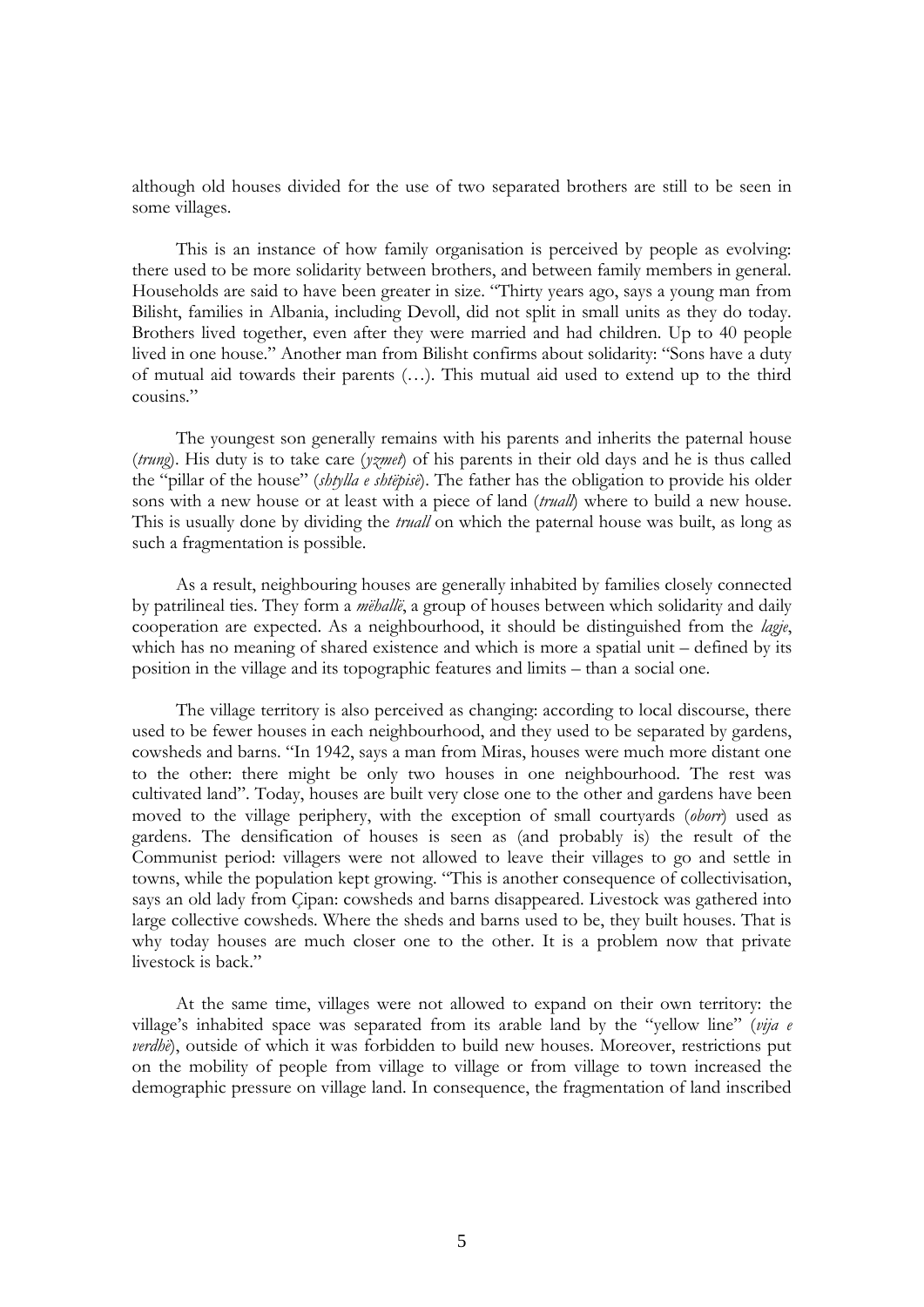in the devolution system could not be counterbalanced anymore by migration away from the village, nor by the buying and selling of vacant plots.

#### **The lineage and its northern mirror**

This description clearly inscribes kinship and family organisation in Devoll within the wider frame of "Balkan patriarchy" (Halpern *et al.* 1996). It is neither an isolated case inside Albania and shares most of its features with neighbouring areas. As southerners, Devollis nevertheless claim to be different from northerners as regards family organisation in Albania. They consider northerners to be much more "patriarchalist": northern family is marked by "patriarchalisms" (*patriarkalizëm*) which are condemned as a form of "fanatism" (*fanatizëm*). This is the case for instance concerning the number of children per couple, or the male solidarity between brothers and between father and sons, which are both said to be higher than in Devoll. The inferior position of women is also frequently stigmatised as something that makes northerners "fanatics" (*fanatik*): Devollis who have lived in or travelled to Northern Albania like to tell stories of how women are kept hidden from foreigners or confined to a role of servant of the men.

All these representations about family life in the North come together with general representations on North and South in which the South, and Devoll in particular, from Devollis' point of view, appear as having "culture" (*kulturë*) while the North lacks culture and has to acquire it by learning from Southerners and imitating them (de Rapper 2004).

At the same time, Devollis look at Europe, and more specifically at neighbouring Greece, as a model of "culture" that should be imitated, or at least as a model to which they are becoming closer, willing or not willing. This model bears however its own dangers: while northern family organisation is stigmatised as marked by an excessive form of solidarity, "European" or "Greek" family is seen as lacking solidarity: children leave their old parents alone, brothers and sisters fight each other, couples divorce. In contrast to the northern women kept to a servile position, Greek women are seen as liberated beyond measure: they spend their time at cafés and bars and forget their family and house duties. The same contradistinction between lack of modernity and excess of modernity has been noted in Greece, and Alexandra Bakalaki analyses it as a product of a dialectic of modernisation, between the will to get away from traditional behaviour and the risk of producing "*copies non conformes*" of modernity (Bakalaki 2005: 318).

This does not mean that everything Devollis perceive about their family organisation is just "socially constructed" by their position within a web of power relations between a backward North and a modernised Greece. I would like here to look at four structural differences between Devolli and northern kinship and social organisation: (1) lineage generational depth, (2) segmentary organisation, (3) lineage as political and military institution, (4) patrilinearity.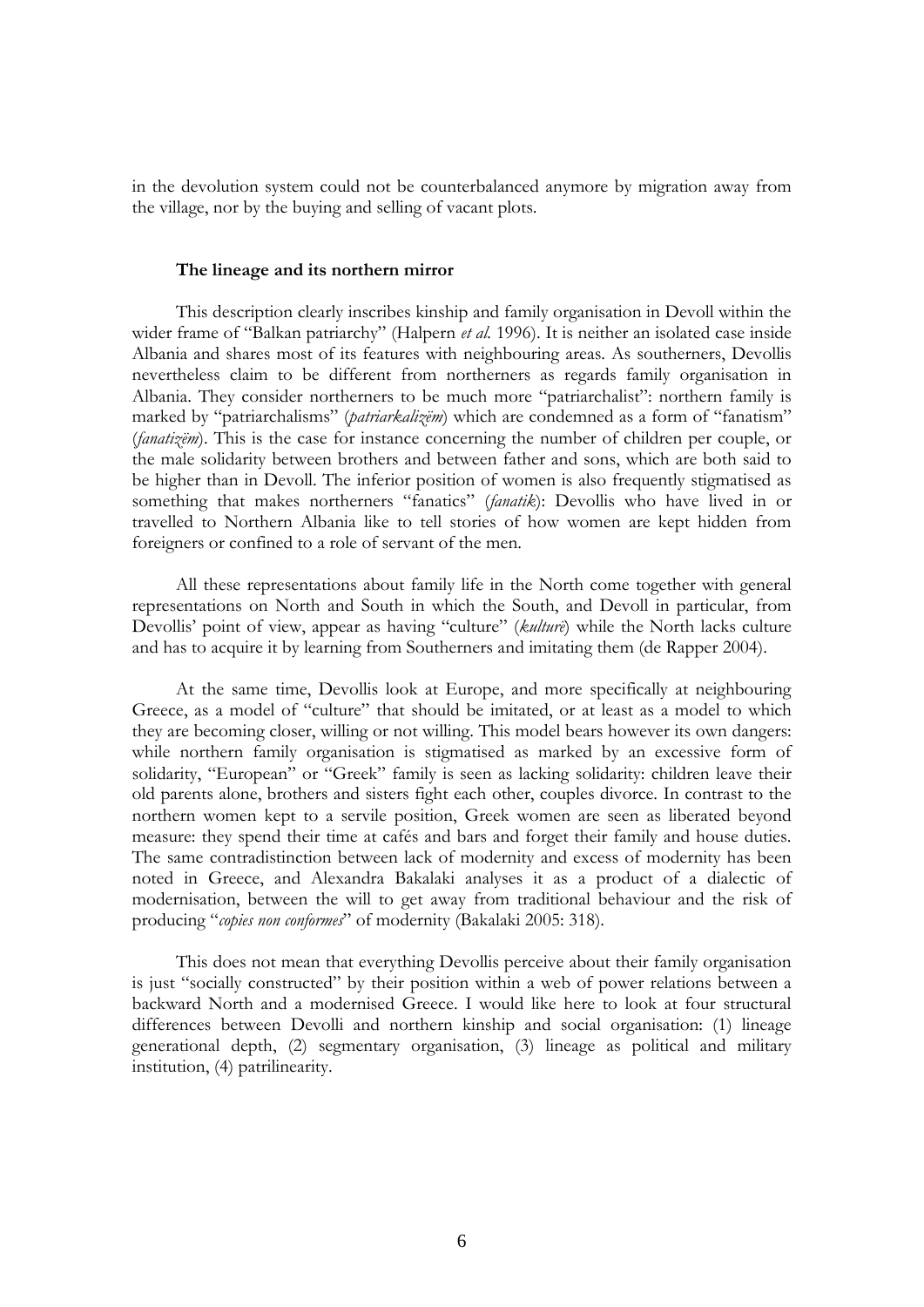(1) Although kinship ties are well known and abundantly commented by people (the first thing to do when meeting a foreigner is to locate him in terms of kinship), their knowledge is generally limited to three or four generations before Ego. I collected genealogies among 48 lineages in the villages of Menkulas, Miras, Sul and Vidohovë. In nearly half of those genealogies (48%), informants were able to give the name of their great-grand-father. In 29% they did not even recall their great-grand-father"s name. In the remaining 23% of cases, informants were able to trace their genealogies back to four, five or six generations before Ego. I found no cases of deeper genealogical knowledge.

Devolli lineage is clearly a three generations lineage comparable to the Greek *genia* described by Maria Couroucli in Corfou (Couroucli 1985). Although long term presence in the region can be claimed as a source of prestige, there seems to be no interest in remembering kinship ties beyond three or four generations. Ancestors' collaterals are rapidly forgotten as being "separated" (*i ndarë*) from the lineage and forming new lineages. "At the beginning of the lineage (*fis*), says a 70-year old man from Menkulas, were three brothers: Alush, Sali and Alil. Alush was my grand-father. Their father's first name is not known. Their first cousins form another lineage (*soj*)." Actually, there seems to be interest in forgetting distant relationship in order not to prevent marriages between lineages issued from the same stem. This is in sharp contrast to the long genealogical lists collected by ethnographers of Northern Albania (Durham 1909: 69, Zojzi 1977: 195). There also seems to be no trace of ancestors' cult in Devoll.

(2) Lineage organisation in Northern Albania and Kosovo has often been described as a segmentary system in which a *fis* is divided into several "feet" or "legs" (*këmbë*), each starting with one of the founder's sons. Each *këmbë* is divided into several "brotherhoods" (*vllazni*) who in turn are made of several "bellies" (*bark*), divided into "houses" (*shpi*). Each level has its own territorial counterpart and its own headman.<sup>5</sup>

Such a description does not fit the situation observed in Devoll: the *fis* is made of a certain number of houses, but no intermediary units are recognised between those two levels. The word *degë* ("branch") is used to refer to a segment of lineage, but has no reality in the way the lineage actually functions. In fact, when such a branch does acquire a reality in the eyes of lineage members, it splits and forms a new lineage: the branch takes a new family name, generally formed on a close ancestor's first name, and is not considered as a segment of the original lineage anymore. After one or two generations, members of the two lineages can even intermarry. This is the case for instance in one of the largest lineages of Menkulas: the head of one of the branches (he was the son or grand-son of the "founder") chose a new family name, probably in the 1920s; one of his grand-sons later married a third cousin (before the Second World War) who still had the original family name, but whose father changed it for a new one in 1944 (**fig. 1**). The woman"s brother,

<sup>5</sup> See examples in Daniel, Odile 1989. Montagnes tribales et coutumiers. *L'Ethnographie* 106: 43-74, here p. 54. Some authors have used Evans-Pritchard"s terminology to describe lineage organisation among Kosovo Albanians: see Backer, Berit 1979. *Behind the Stone Walls. Changing household organization among the Albanians in Yugoslavia*. Oslo, PRIO-Publication: 133-35; Reineck, Janet Susan 1991. *The Past as Refuge: Gender, Migration, and Ideology Among the Kosova Albanians*. Ph. D. in Anthropology. Berkeley, University of California: 43-46.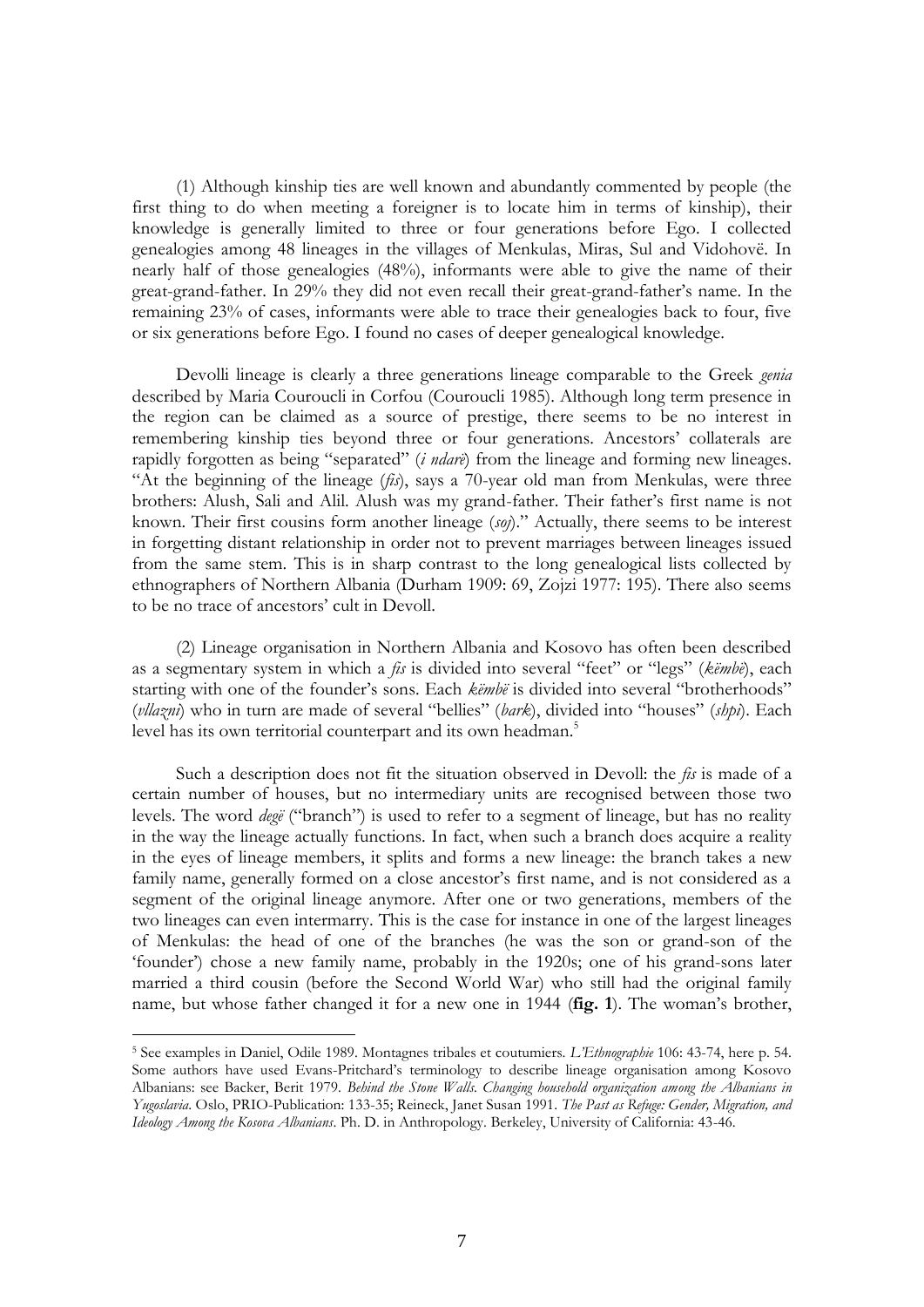from whom I collected the genealogy, did not mention the marriage as a "third cousins marriage" (which is normally forbidden), but as a regular marriage between two lineages, although he knew very well that both lineages once had the same name and were issued from the same ancestor.

(3) A third feature of the lineage system described in Northern Albania is its existence as a political and military organisation in a specific territory, clearly marked and defended. Although command and military organisation have been related to the Ottoman *bayrak* rather than to the Albanian *fis* (Backer 1979: 92-93), the Northern Albanian lineage seems to have had political functions on a bounded territory, as appears in customary law (Doja 1999: 44).

Given the limited genealogical depth of Devolli lineage and the fission process by which new lineages are constantly appearing, the *fis* can hardly be associated with a stable territory larger than a small group of houses and a share of the village"s fields, woods and pastures. Indeed, all villages are inhabited by several lineages, and although some of them have a specific relationship to village territory (as founder of a new neighbourhood, for instance, or as "old lineages" arrived a long time ago), none of them claim the village or neighbourhood as its own.

There are no traces of a military organisation, although carrying weapons seems to have been common up to the Second World War, and the political organisation is communal: neighbourhoods send a representing elder (*plak*) to the village council and elect the village head (*kryeplak*). Different lineages are competing to gain access to political functions on the village territory, but those political functions are not imbedded into the lineage structure.

(4) Finally, although the Devoll lineage is a patrilineal descent group, as its northern counterpart, it does not exclude recognition of kinship, in terms of blood, through women. The distinction between "blood" and "milk" is not known in Devoll: blood (*gjak*) alone is the principle of kinship, and it runs through male as through female lines. Genealogies are known on the father"s side as well as on the mother"s, through males as through females, on at least three generations. Thus for instance those two men from Miras, Abaz and Nesdan, who present themselves as cousins (*jemi kushërinj*) and add: "we are even cousins on both sides" (*bile jemi kushërinj nga dy anë*). Actually, their mothers are first cousins, while Abaz married Nesdan"s patrilateral cross cousin"s daughter (**fig. 2**). This is also the case of Bedri and Elona in Bilisht who both claim to be related to Sami, mainly through female lines: Sami is Bedri's mother's maternal uncle, and he married the daughter of Elona's mother"s maternal uncle (**fig. 3**). Those two examples reveal the generally precise knowledge of relations through female lines on at least three generations. It probably comes along with the ban on marriage in the mother"s lineage: parents have to be located on both sides in order to avoid marrying someone belonging to the same "blood". This is

<sup>6</sup> See also below on exogamy.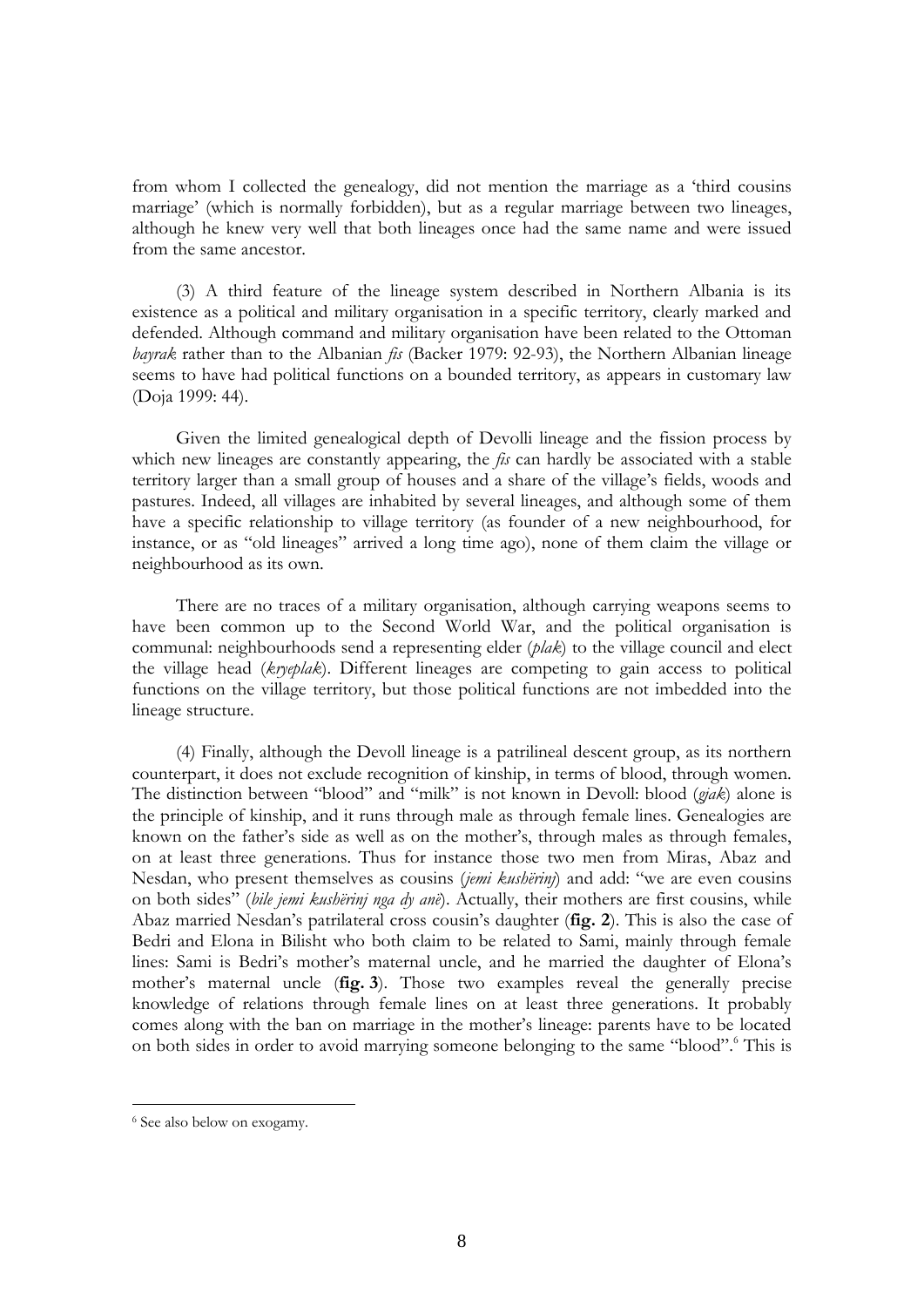in contrast to what has been reported from Northern Albania on the absence of reckoning of kinship through women.<sup>7</sup>

Devollis are thus probably right when they state that their family organisation differs from what it is – or what they *think* it is – in the North: the clanic and tribal image generally associated with Northern Albanian society does not apply to Devoll. This does not mean however that we have to do with two radically different societies: before coming to the definition and functioning of the Devoll lineage system, it is worth considering a feature who illustrates similarities between northern and southern social organisation.

In Devoll, as a result of lineage fission, internal migration and inheritance system, inhabitants of a given territory (a village for instance), as well as their lineages, are classified according to their relation to this territory. First come the "big lineages" (*fiset e mëdhenj*) or "old lineages" (*fiset e vjetër*); they claim at the same time the longest presence in the village and the role of founders of a neighbourhood upon their arrival from another area in Southern Albania or Northern Greece. The *vendali* ("local", from *vend*, "country, place") are the ones who have no memory of an external origin; they generally form the majority of the population. Finally are the most recently arrived (*i ardhur*), whose arrival one or two generations ago is still remembered (de Rapper 2000: 458-459).

This categorisation of individuals and lineages on the basis of territory reminds of the one reported from Northern Albania. The population of a given territory is said to consist of three different stocks: "dominants" (*pushtues*) who arrived from another place and conquered the land; "natives" (*anas*) who were subdued by the conquering newcomers; and finally the most recently arrived (*të ardhur, ardhacakë*), who are maintained in a position of inferiority (Kostallari 1965: 38; Zojzi 1977: 188). Despite the differences of vocabulary and context, the conceptualisation of three distinct categories of people in a given territory appears to be the same in both northern and south-eastern ends of Albania.

#### **The lineage: semantic horizons**

<u>.</u>

In order to understand what is meant by *fis* in Devoll and what it reveals of kinship system, I suggest exploring three different meanings of the word and looking at other words expressing more or less the same notions in local language. The three meanings are: (1) principle of kinship, (2) descent group, and (3) (noble) origin. In this respect, the notions invoked by the word *fis* are by no way unfamiliar in the context of European and Mediterranean societies: they give the image of a patrilineal society, in which blood is a metaphor for kinship and where belonging to social groups is acquired by birth. It is worth noticing that the origin of the word itself is not clear. Gustav Meyer first suggested a Modern Greek etymology from *physis*, "nature, character" (Meyer 1891: 105). This etymology was later accepted by Eqrem Çabej, who confirms that the borrowing must have

<sup>7</sup> Durham, M. Edith 1909. *High Albania*. London, Edward Arnold: 21; Coon, Carleton S. 1950. *The Mountains of Giants: a Racial and Cultural Study of the North Albanian Mountain Ghegs*. Cambridge, Mass., Peabody Museum of American Archeology and Ethnology: 23.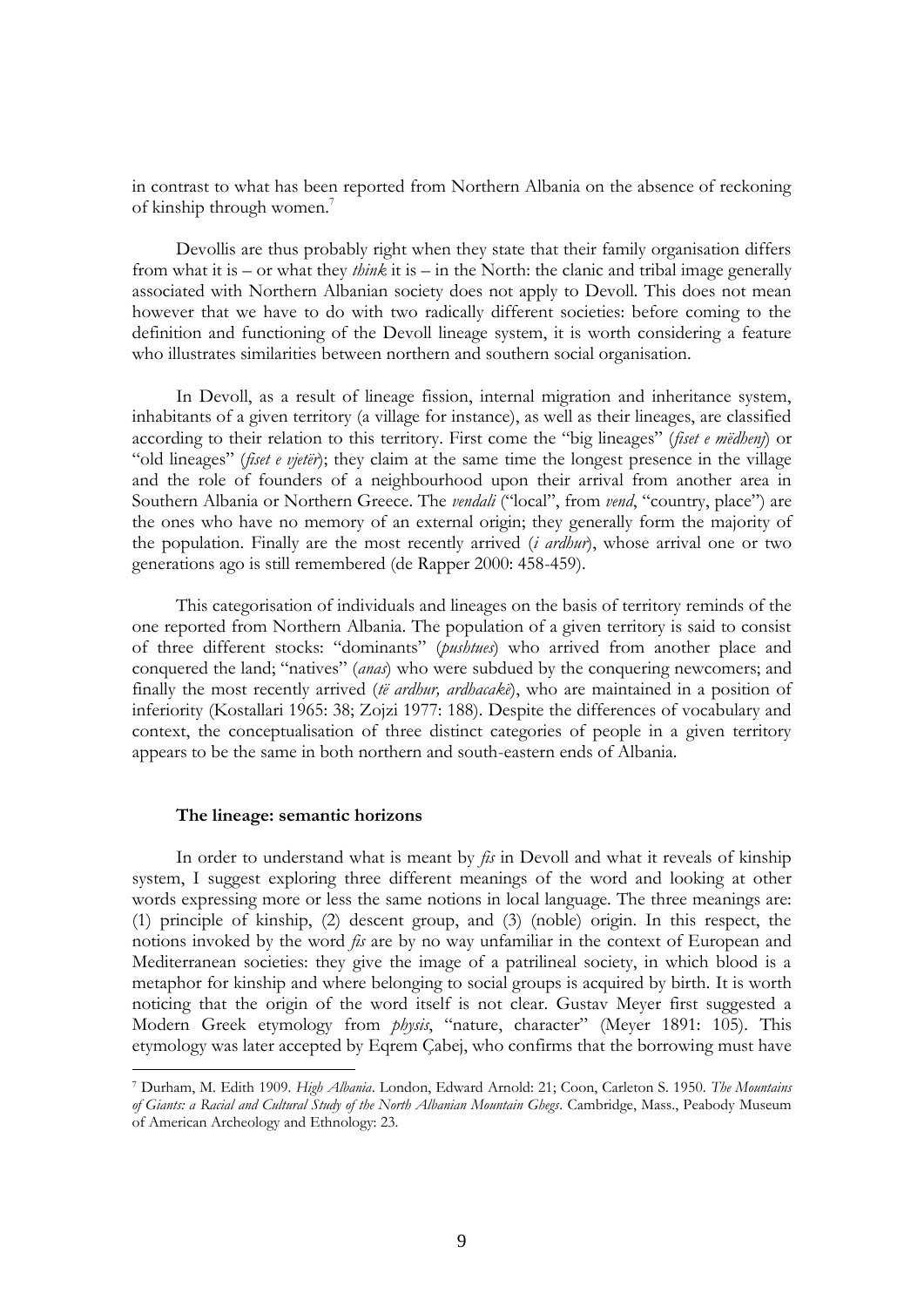occurred after the eleventh century, but who points out a semantic evolution, especially in the North, from the meaning of Latin *gens* to *tribus*, i.e. from a limited descent group to a political organisation based on actual or fictitious common descent (Çabej 1996: 194). This reflects more or less the differences between Northern and Devolli lineages presented in the previous section. The change from "nature" and "character" to "*gens*" remains however unclear. It might indicate that members of a descent group are perceived as sharing common features, both physical and moral, which is, as we shall see, actually the case. It should also be noted that the root *gens* do exist in Albanian, especially through the borrowing of Byzantine Greek *genea*, which gave Albanian *gjini, gjiri*, "kin, related" (Çabej 1996: 332-33). Contrary to *fis*, *gjini* has no stress on patrilinearity. It is often associated with *gjak*, "blood": *gjak e gjini* seems to designate all cognates (Latin *consanguinitas*). It is, however, not used in Devoll.

(1) The word *fis* is first used to express the principle of kinship, the very fact of being kin or parents. *Jemi fis*, "we are related". At this stage, *fis* does not apply to any descent group in particular; it is not even strictly patrilineal, even though the general patrilineal coloration of the kinship system is more often present than not. In this context, *fis* can be replaced by the word *gjak*, "blood": *jemi gjak* (*nuk jemi gjak*), "we are (not) related".

The word *gjak* has been linked with the Slavic root *sok*-, "sap", and with other Indo-European words (Çabej 1996: 311-12). In Albanian, apart from the family context, it also means a kind of blood sacrifice (it is then a close synonym to *kurban*); it also means "blood feud".

Contrary to what occurs in other societies, the blood as principle of kinship does not come along with other anatomic metaphors: there seems to be no particular conceptualisation of veins. It is neither associated to other corporal humours, contrary to what occurs in kinship conception in Northern Albania. In Devoll, for instance, blood is not opposed to milk; the "tree of milk" (*lisi i tamblit*) and "tree of blood" (*lisi i gjakut*), as appearing in customary law (Gjeçovi 1993: 122), are unknown to the Devollis, who use, as most Southerners, the word *qumësht* for milk, instead of *tambël*. Parents on the mother"s side are not called the "tree of milk" in opposition to the "tree of blood" formed by parents on the father"s side. They are called "mother"s lineage" (*fisi i mamasë*) or "mother"s brother"s lineage" (*fisi i dajos*) and they do not differ in nature from parents on the father's side.

As a principle of kinship *gjak* and *fis* are exogamous: you have to marry "outside blood" (*jashtë gjakut, jashtë fisit*). In this context, as already mentioned, parent"s on the mother's side belong to the same blood and should not be married: "In order to marry within the village (*brenda fshatit*), says a man from the Christian village of Qytezë, three generations must pass on the mother"s side, and four on the father"s side. Up to the third cousins, we are the same lineage  $(sq)$ <sup>8</sup>; we share the same blood  $(gjak)$ , the same family name (*mbiemër*)". In the Muslim village of Miras, Muharem gives the same explanation: "According to religion, you have to marry outside your lineage (*jashtë fisit*) for five

<sup>8</sup> See below.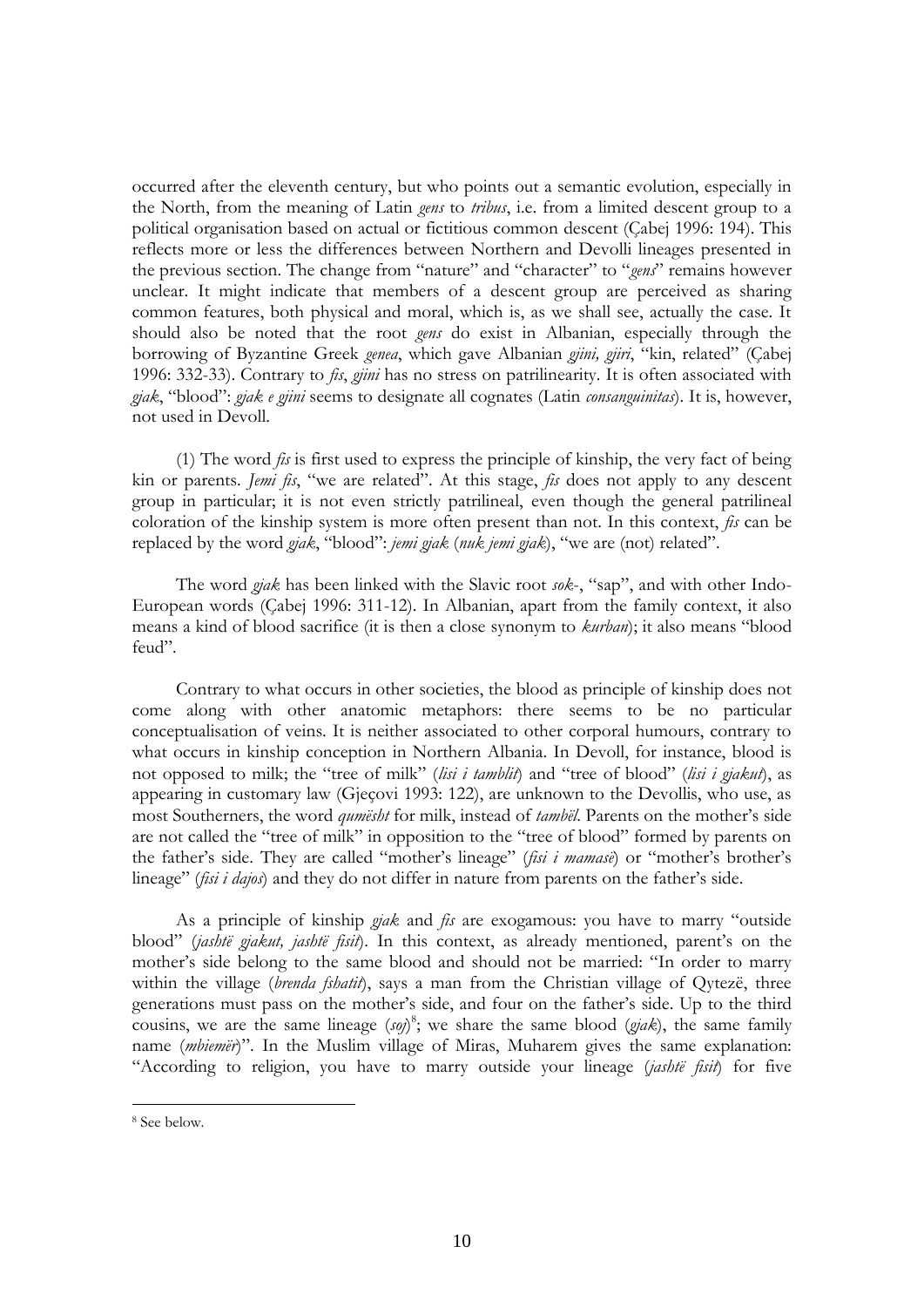generations. (…) When a man gets married in a lineage, his children, girls and boys, are not allowed to marry in their mother"s lineage. The whole mother"s lineage is considered as "maternal uncle" (*dajë*). A new marriage is possible only after four generations have passed, to avoid consanguinity (*bashkëgjakësi*)." The number of generations that have to pass before marriage is possible varies according to informants, generally from three to six.

The point is that contrary to what seems to be the case in Northern Albania where, according to customary law, "blood goes endlessly" (Gjeçovi 1993: 122), blood has its limits in Devoll, which are the limits of collective memory. "We do not marry within the lineage (*brenda fisit*), within four generations, on both sides; more – five or six – when the grand-parents are still alive. For the oldest know who is related to whom; they are still there to say: "those two are related (*i kemi një soj, i kemi një gjak*), they cannot marry!"" Other examples confirm that blood goes as long as you remember it. Even when a common family name makes a common origin probable, blood relation is not effective as long as knowledge of the actual common ancestor has been lost: "Twenty families share our family name, says a man in Miras, but they are not related (*nuk janë gjak*). The great-grand-father probably had a brother or a cousin [from whom the other families descend]."

(2) What distinguishes *gjak* from *fis* is that the latter also applies to an actual descent group, identified by a name, by its relations with other similar groups, and by its relation to a specific territory.

Each *fis*, understood as a descent group, is identified by a name. This name is the lineage members' *mbiemër* (literally "surname") or *llagap*. The identification of a lineage by its name is visible for instance in the fact that the number of lineages present in a village is generally expressed as a number of *mbiemër* (plural *mbiemra*). Naming is also involved in the founding act of a new lineage: members of the separating branch choose a new *llagap* and are thus recognised as a distinct group form the original lineage. This new name is generally formed on the first name or nickname of a common ancestor; this is why it is called *llagap*, a word deriving (through Turkish) from Arabic *lakab*, "nickname". In this respect, there also exists a kind of "name exogamy": people bearing the same family name should not marry, even if the memory of a common origin has been lost. When such cases occur, however, people insist on the fact that they are not *fis*, even though they have the same family name. Here for instance in Miras, where the name of the dominant lineage of a neighbourhood is adopted by another lineage living in the same neighbourhood: "Faik"s wife had the same family name as her husband, Muçka, but they are not related (*nuk janë gjak*). Her family used to be called Luke, but they took the name Muçka from the neighbourhood (lagje) where they lived, at the beginning of communism<sup>9</sup>. Faik married a girl from his neighbourhood and who has the same family name, but who is not of the same lineage (*fis*)."

<u>.</u>

<sup>9</sup> After the war and the takeover by Communists, some families that had fought on the wrong side or belonged to lineages categorised by Communists as "enemies" changed their surname in order to avoid political stigmatisation.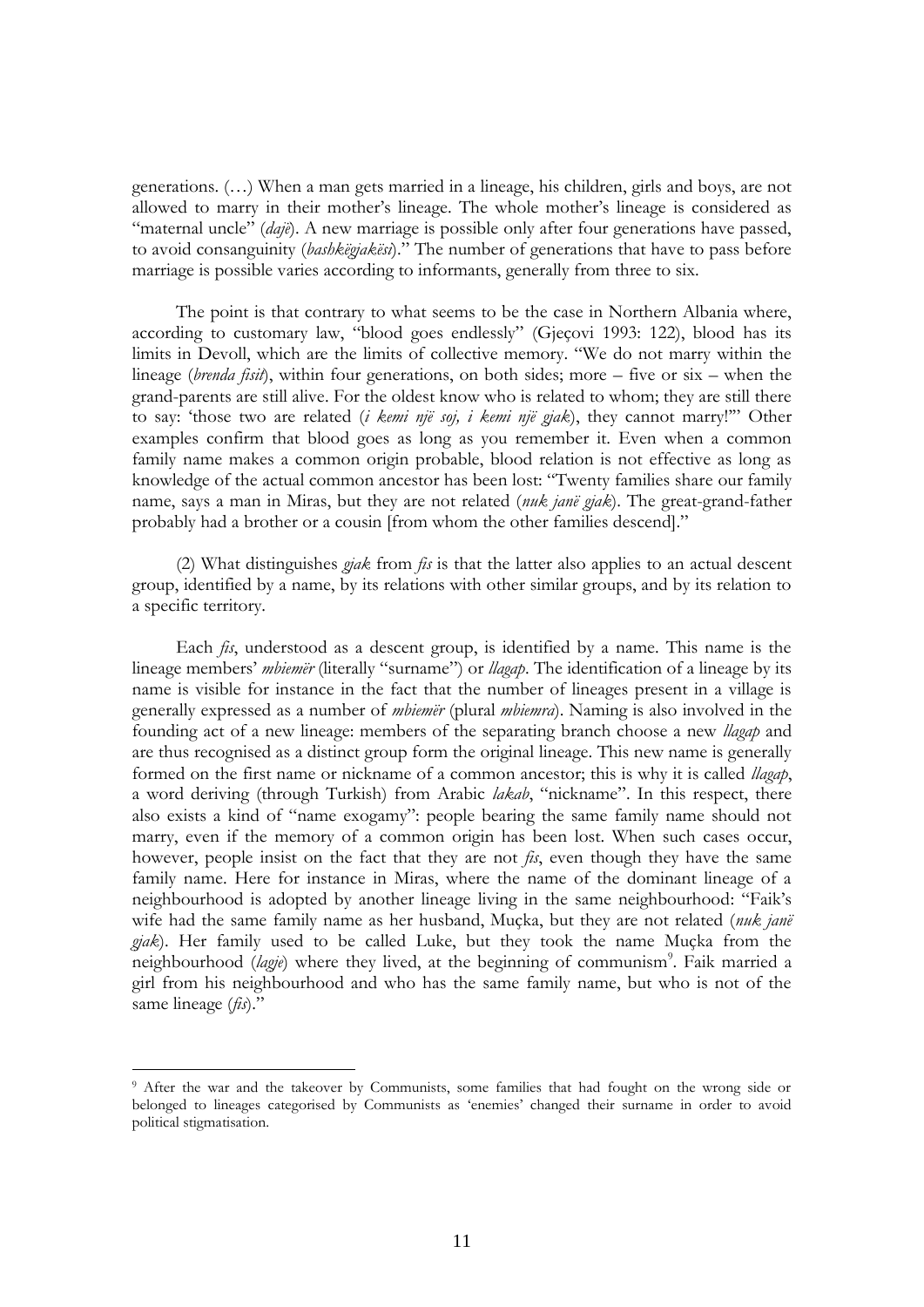Each *fis* has also its own history and its "elder(s)" (*plak*, *pleq*) who are the bearer of this memory. The lineage history consists of migration from another place to the village presently occupied by the *fis*, of settlement and expansion in one of the village neighbourhoods, of separation and fission, and also of participation of its members in the events of local or national history which are worth remembering. Included in this historical memory of the lineage are its relations with the other lineages of the village: who came first, who was more powerful, who was on the right side or on the wrong side during the Second World War, etc. Connected to this history are also physical and moral features which are defined as lineage features rather than individual ones. One is supposed to resemble his male ancestors, whose blood he has inherited. This is also true of some sorts of professional activities: "As a lineage, we are traders" (*si fis, jemi në tregti*), i.e. "my father and grand-father were traders".

Finally, each *fis* is associated with a specific neighbourhood, even though all its members do not actually live in this neighbourhood and even though members of other lineages live in the neighbourhood.

In all these contexts the word *fis* cannot be replaced by *gjak*: a *gjak* has no name, no history and no territory. As a descent group, *fis* can be replaced, with some restrictions, by other words meaning "a community based on common origin" or "a group of people existing and acting as descendants of a common ancestor". These are *farefis*, *racë* and *soj*.

The word *farefis* is evidently composed of *farë* and *fis*. In Devoll, *farë* is used alone with the meaning of "specie, kind" and also "seed"; it is however used in other parts of Albania as well as in some regions of Greece and among the Arumanians with the meaning of a more or less extended descent group, from a household to a lineage and to the gathering of several lineages or "tribes" (Çabej 1996: 142-45). Despite this generally accepted etymology, in Devoll the word is sometimes understood as formed on the adverb *fare*, meaning "entirely, totally, completely", and the word *fis*, giving the latter a wider extension: *farefis* is the "all-*fis*"; it is, as one informant puts it, something like *fis*, but "wider" (*më i zgjeruar*). Indeed, the uses of *farefis* reveal a much less patrilineal conception of kin: it is not a synonym of "blood" (*gjak*) and includes all parents on the father"s as well as on the mother's side.<sup>10</sup>

The word *racë* means in Albanian a wide group of people having a common origin. It is frequently used as a synonym of "nation" (*komb*); one can hear talking of "the Albanian race" (*raca shqiptare*) or of "the Greek race" (*raca greke*) in the sense of "nation". Both words also apply to religious communities, Christian and Muslim, as they are generally perceived as "natural" communities, to whom one belongs by birth rather than by choice: it is not uncommon to hear about the "nation of the Turks" (*kombi turk*), i.e. "Muslims", or about the "Christian race" (*raca e krishterë*), i.e. "Christians". Both the nation and religious communities are conceived as blood communities. This meaning is found in the kinship

<sup>10</sup> In the scientific language, kinship as a field of social relations is expressed by the words *farefis* and *farefisni*; "kinship system" is *sistem farefisnor*. Contrary to *fis*, *farefis* has no "tribal" connotation.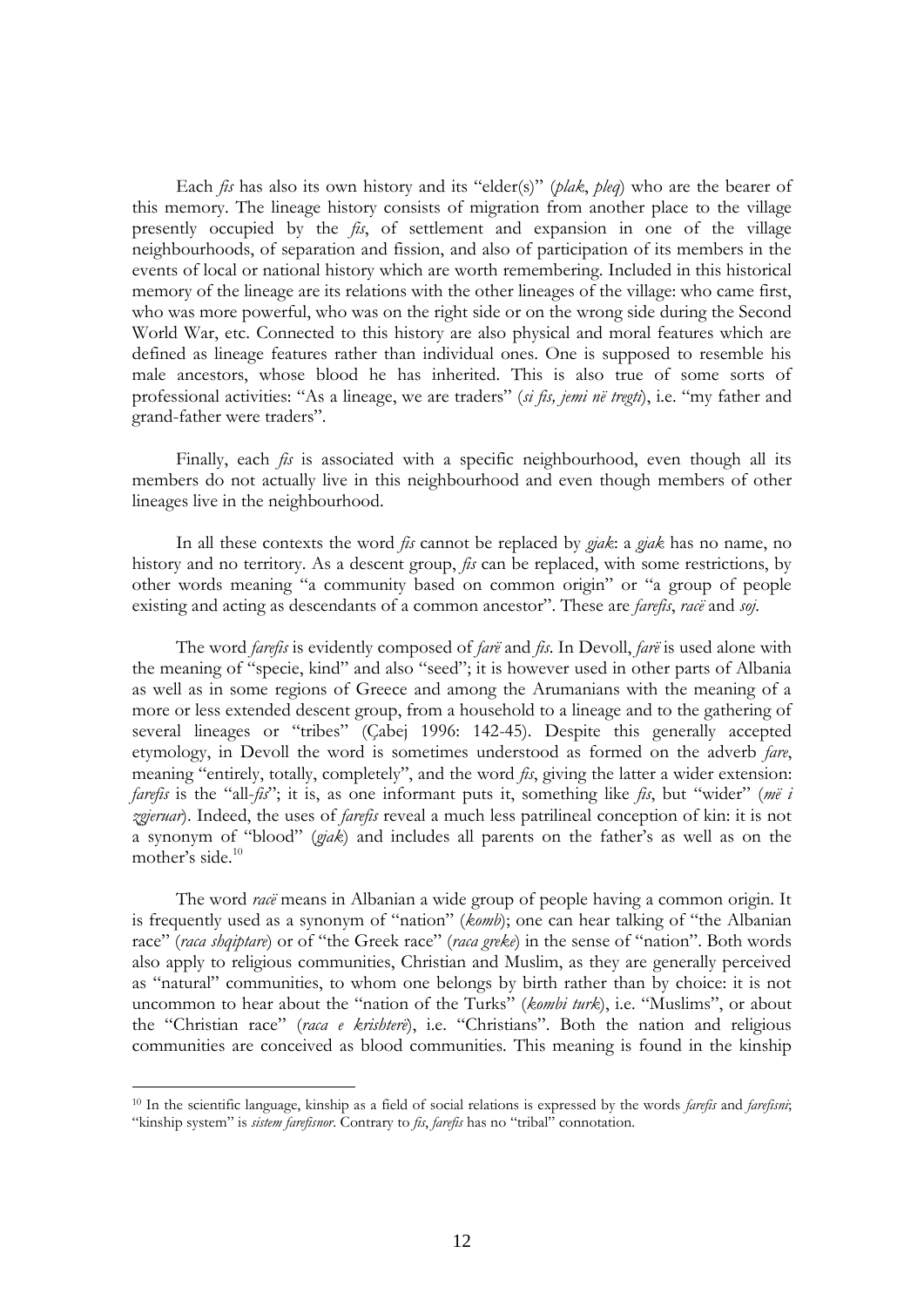context to express common origin and blood community of several lineages. In the village of Sinicë for instance, one informant explains the links between three lineages, saying that "the *fis* Guta and Damo are stemming from the Panos; they are the same *racë*, the same *fis*."<sup>11</sup> As such the word *racë* reminds us of the use of *ratsa* in Greek for a group of lineages (*genia*) who share the same last name without being able of tracing their links back to a known common ancestor (Couroucli 1985: 68). As we have seen however, in Devoll, such relations between lineages are not conceptualised: there is no word for instance for the different lineages who share the same family name, and a *racë*, contrary to *fis*, is not identified by a name. In the kinship context, the word *racë* is also used to stress the size of a family or lineage and to insist on their numerical importance. On the returning of her brother from migration in Greece, where he has been living for the last five years, a women from the village of Miras tells that she spent all the afternoon at her parents', where the whole family was gathering for the occasion: "Children were running everywhere, she says, you could hardly go from one room to the other. Actually, I have almost not seen my brother at all! The race was gathered (*ishte mbledhur raca*): he had not come back for three years now." Clearly, the exceptional value of the event and its crowd like manifestation call for the use of *racë* rather than *fis*: a *fis* might be small or large, while a *racë* is a multitude.

The last word used to designate a group of blood related persons is *soj*. It comes from Turkish *soy* (literally "bone") which means a patrilineage, in opposition to the "flesh".<sup>12</sup> It is in use in Greek as well as in South Slavic.<sup>13</sup> Generally speaking, in Devoll, *soj* is interpreted and used as a synonym for *fis*. Like *fis*, *soj* is based on blood, has a limited genealogical depth, and is identified by a name: "up to the third cousins, we are one *soj*, we share the same blood (*gjak*), and we have the same family name (*mbiemër*)." Like *fis*, *soj* is also the bearer of moral values which are transmitted to individuals. The compounds *sojli* and *sojsez*, borrowed from Turkish, are thus synonyms to *pe fisi* ("of lineage origin") and *pa fisi* ("without lineage"), which express nobility and respectability, and the lack thereof.<sup>14</sup>

The Devoll Macedonians, in the village of Vërnik, make use of the words *soj* and *fis*, with the meaning of "family, kinship"; they however consider *fis* to be borrowed from Albanian, while *soj* sounds more Macedonian to them. The contrast between the exteriority of *fis* and interiority of *soj* is also appearing in the way Albanian Devollis use both words. Indeed, despite their often equivalent uses, *fis* and *soj* are two different things, or rather two different aspects of the same reality. For instance, it will never be heard that a village consists of a certain number of *soj* (the word is hardly used in plural), but always that it is made of several *fis* (plural *fise*). In order to identify someone unknown, one of the questions possibly asked is: *Pe ç'fisi është ky?* ("From which *fis* is he?"); in this case, *soj* has little chance to be used. On the other hand, *soj* is used in contexts where the descent group is conceived

<u>.</u>

<sup>11</sup> Note the two meanings of *fis* in the same sentence.

<sup>12</sup> Gokalp, Altan 1987. "Le Dit de l"os et du clan". De l"ordre segmentaire oghouz au village anatolien. *L'Homme* 102: 80-98.

<sup>13</sup> Greece: du Boulay, Juliet 1984. The Blood: Symbolic Relationships Between Descent, Marriage, Incest Prohibitions and Spiritual Kinship in Greece. *Man* 19, 4: 533-556; South Slavic: Stahl, Paul H. 1979. *Sociétés traditionnelles balkaniques. Contribution à l'étude des structures sociales*. Paris, EHESS: 191. <sup>14</sup> See below.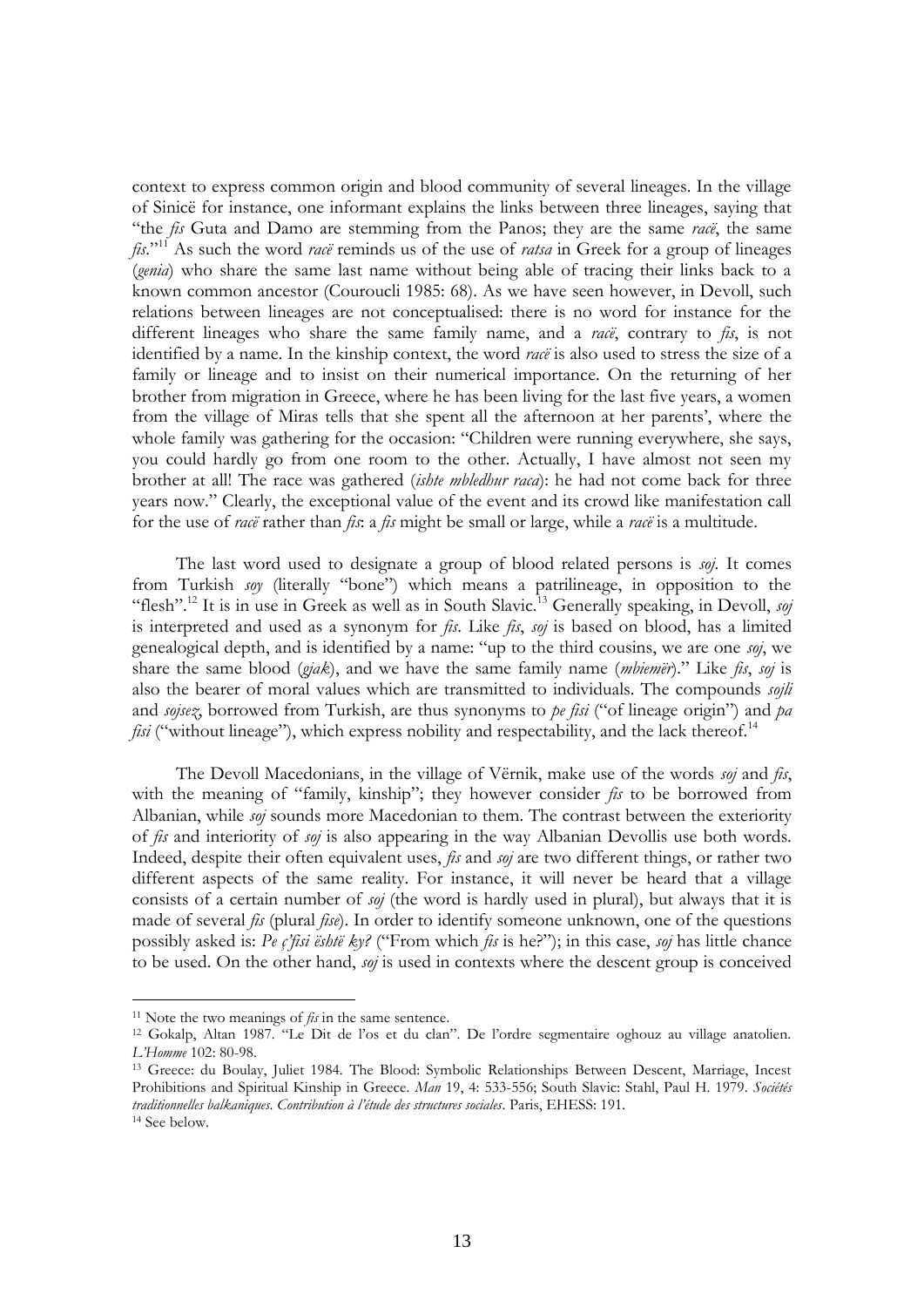in its more practical and concrete dimensions, as a community of existence or work. For instance, members of the lineage who are daily appealed to in domestic or agriculture work, or occasionally for the preparation of familial events such as weddings and burials, are said to belong to the same *soj*. In this respect, *soj* is the actualisation of lineage solidarity and mutual help. It has less to do with identity and common origin, than with the manifestations of identity and common origin. When *fis* is an outward community, always considered in relation with and opposition to other *fis*, *soj* is an inward community; it is the intimate facet of the lineage.

(3) Each *fis* has its own history and, in most cases, its known origin, even if it is not far removed. The origin is generally linked with the appearance of the *fis* name (*llagap*, *mbiemër*) and with its settlement on its *truall* or in the house still occupied by members of the *fis*.

In this context, *fis* is often heard together with the word *trung*. Deriving from a Latin word (*truncus*), the word means a tree trunk or a stump. In kinship context, it designates the married couple – usually the speaker's grand-parents or great-grand-parents in male line – who is the origin of the lineage (*fis*) or of the "blood" (*gjak*). Male children of this couple form the beginning of "branches" (*degë*) which themselves divide in a process of "ramification" (*degëzim*). As one informant puts it: "The grand-father and grand-mother are the trunk; then come the branches" (g*jyshi dhe gjyshja janë trungu, pastaj janë degët*). It is also heard that the trunk represents the farthest known ancestor and that each of his sons form the beginning of main branches. The phrase "familial trunk" (*trungu familjar*) means a married couple with children, as a potential depart of a new lineage.

The word *trung* also applies to a building, rather than to persons. It thus means the most ancient house of a neighbourhood, the one which was built and inhabited by the common ancestor. In this context, one can hear of a specific house as the *trung* of the *fis* and of the *lagje* in which it stands. As houses in general are destroyed and built again every two or three generations, in order to gain in size and comfort, it often occurs that the house designated as "trunk" is not the actual house built by the ancestor, but the one which stands on the same plot (*truall*) and which was inherited through youngest sons.

Lands that one inherits as member of a lineage (paternal lands) are said to come "from the lineage, as trunk" (*nga fisi, si trung*): they come not only from the father, but beyond the father, from the common ancestor of the *fis*, who first took possession of these lands.

If every married couple is a potential *trung*, the birth of a son and the beginning of a new branch make it a real *trung*. For the birth of a son is what makes you sure that the house will perpetuate: "When a son is born to you, says a young father in the village of Miras, the *trung* does not go out (*trungu nuku shuhet*), it continues to have flames (*flagë*) and smoke (*tym*)". In this case, the tree image of a *trung* with its branches is contaminated with another metaphor of common origin, the one of the house hearth with its ever burning log: the *trung* is also what is burning and what should not be extinguished. The image of the fire is invoked as the place of common origin; the lineage is identified with an original fire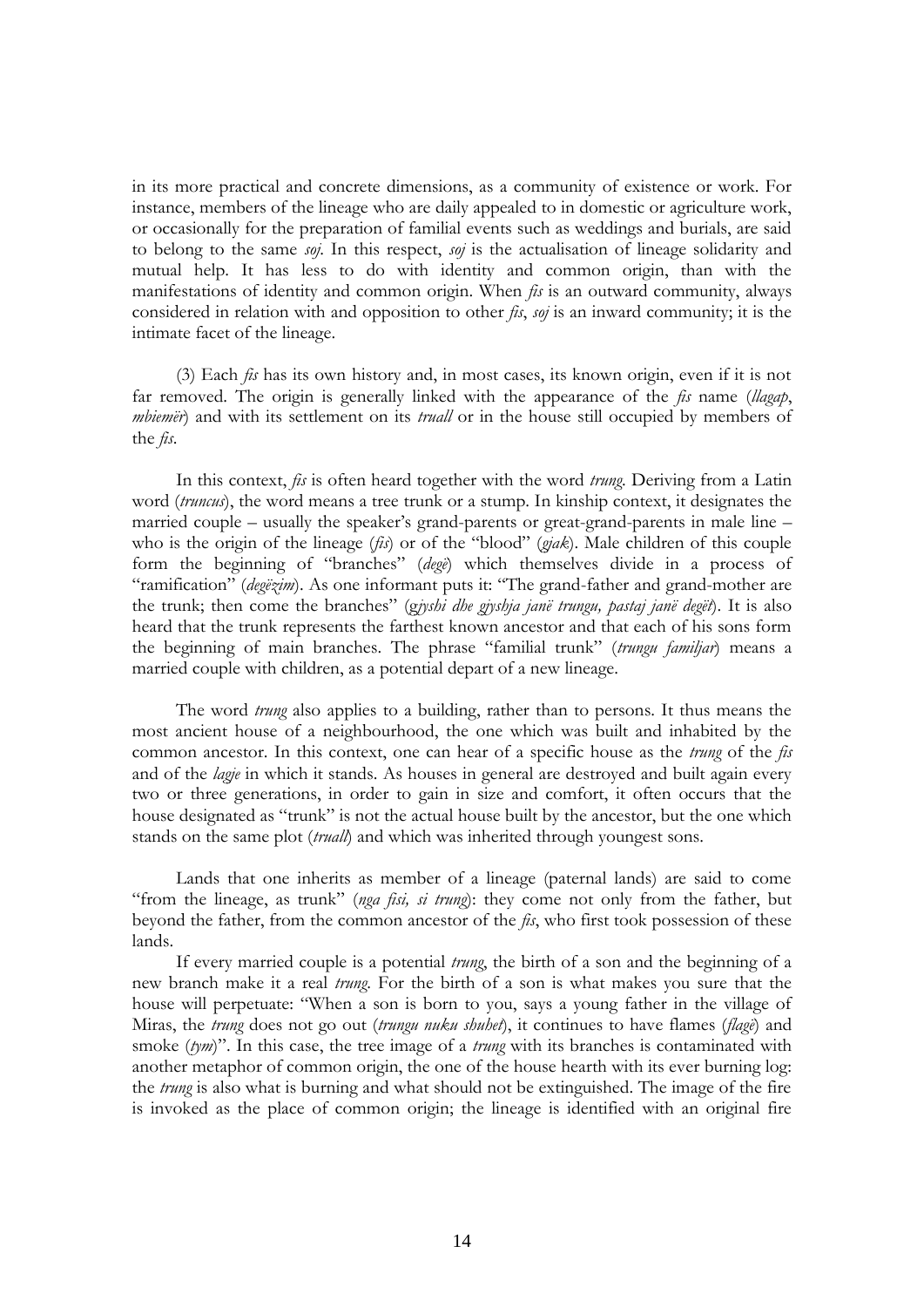(*zjarr*). "A *fis*, says an elder from Miras, is one blood (*një gjak*); they are the ones who come from the same fire (*pe një zjarri*)." Together with the fire comes the reference to the "hearth" (*oxhak*) and "fireplace" (*vatër*) where the fire is burning. The metaphor of the hearth is also invoking another aspect of the fire, not only as primeval fire, but also as a place of common existence and commensality. The censuses of the Ottoman era were made on the basis of the household, understood as a group of people living and eating around the same fireplace; in other parts of the Balkans, the smallest social units were thus designated by words meaning "hearth" or "smoke" (Cvijic 1918: 225). Today in Devoll, the size and relative importance of villages are still expressed in terms of number of houses (*shpi*) or "smokes" (*tym*), while the use of the word *oxhak* is kept to the metaphor of common origin. Indeed, the fact that the house is generally inherited along the same "blood" means that it often constitutes the very place of common origin; the fire that is still burning in the fireplace is the same as the one that was originally burning, at the time of the grand-parents, and which was lit upon the birth of a son. Hence the phrase "a son in the house opens the chimney" (*kur ke djalë në shpi, u hap oxhaku*).

Finally, the words *oxhak* and *fis* are used to express a sense of nobility and excellence attached to some important lineages. The phrases *pe oxhaku* ("from the fireplace") and *pe fisi* ("from the lineage") mean "of good lineage, of high birth". When parents come to think of marrying their son, they consider potential brides and look for information about their lineages: are they "from a good lineage" (*nga fisi i mire*), "from the fireplace" (*pe oxhaku*)? Already in the seventeenth century, Latin *nobilis* and *nobilitas* were translated by Albanian *fissnich* and *fissnichia*, which are today *fisnik* and *fisnikëri*, all derived from *fis* (Bardhi 1932: 66). To sum up the "good things" that make the "honour of the house" (*nder i shpisë*), an informant from the village of Menkulas uses the phrase "oak wood [in the fireplace] and a woman of high birth" (*dru pe lisi, grua pe fisi*).

The review of the various meanings taken by the word *fis* in Devoll thus reveals that it designates more than a lineage: although the lineage observed is a relatively limited descent group, composed of people descending through male line from a common grandfather or great-grand-father, the word *fis* is also used for more abstract concepts such as kinship and common origin.

Based on material coming from too different sources, the comparison we drew between northern and southern lineage systems has only a limited purpose in this chapter: to point out the structural differences between both systems and start an examination of the southern lineage from its distinctive features. One of the main differences is that the southern system perpetuates through fission rather than through a segmentary principle; new lineages are created by fission and engage into intermarriage as exogamous units whose common origin is forgotten or at least made irrelevant. In a way, the system tends to transform parents into allies.

Although not effective in those marriage arrangements, the concepts of kinship and common origin beyond the lineage are also expressed by the word *fis*. There are however contexts in which those concepts are made relevant: the recognition of kinship is not only a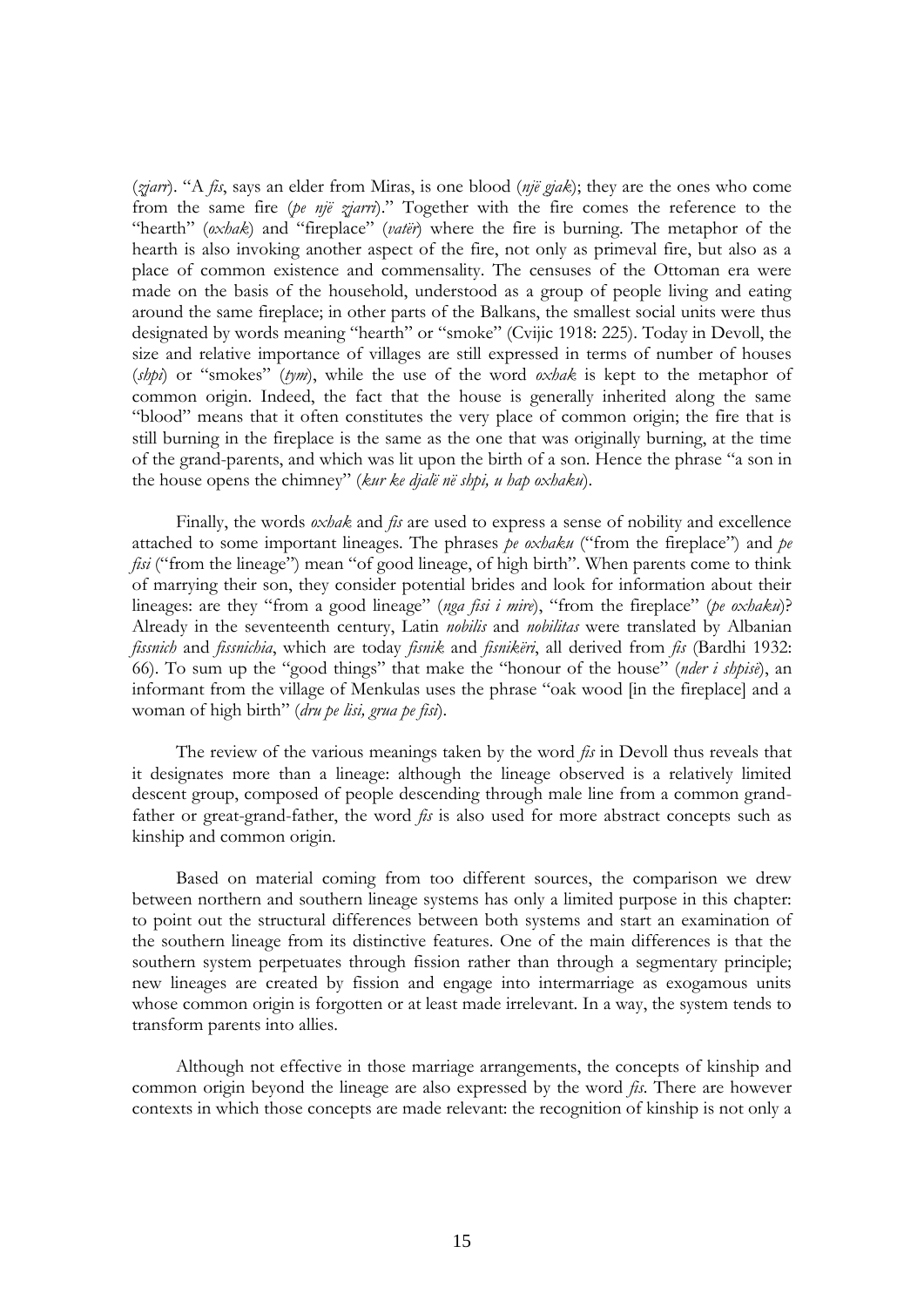matter of perpetuation of social units through marriage and devolution system, it is also dependant of the use of kinship as a social resource. It would thus be interesting, although beyond the scope of this chapter, to look at what becomes of the limit between kin and non-kin in the political context of "class struggle" (*lufta e klasave*) as understood in Communist Albania. People frequently refer to it as a principle according to which political stigmatisation of an individual automatically extended to all his or her *fis*. "If you did something wrong towards the Party, all your *fis* was to be punished". This is another example of how family and kinship organisation are embedded into wider representations of society, as already mentioned regarding the way Devollis perceive themselves as Southerners in opposition to Northerners.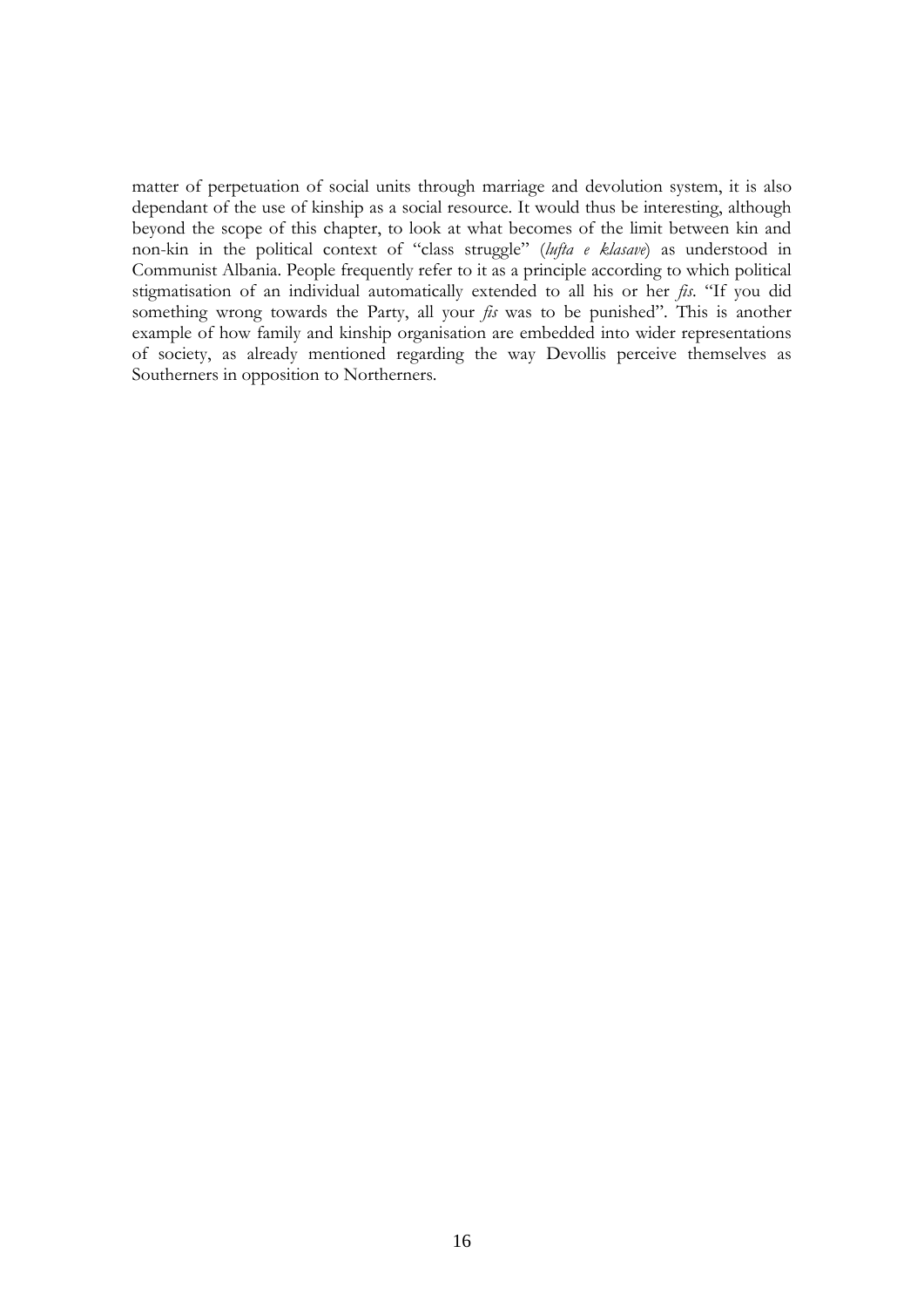



Figure 2. Abaz and Nesdan

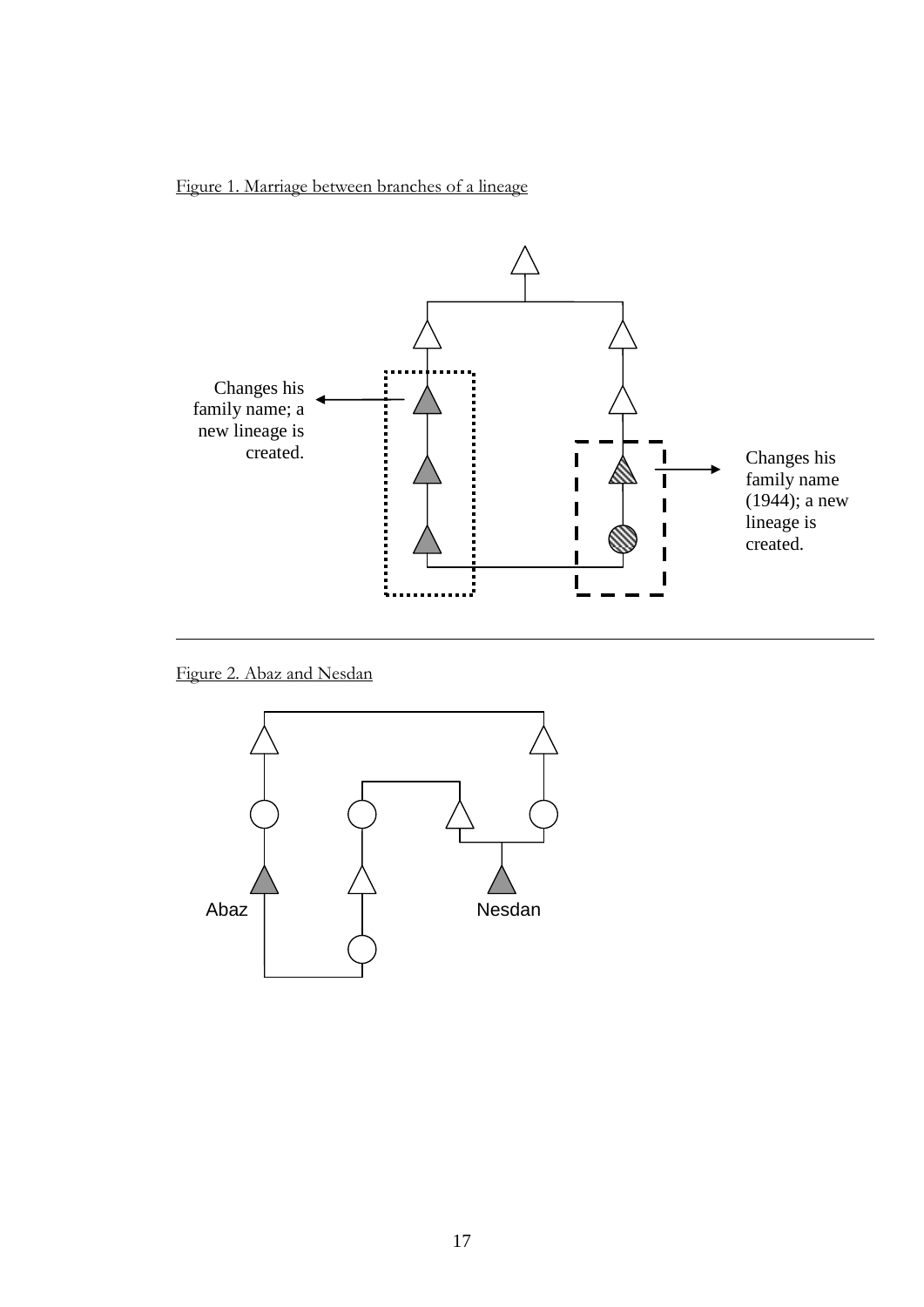Figure 3. Elona, Bedri and Sami

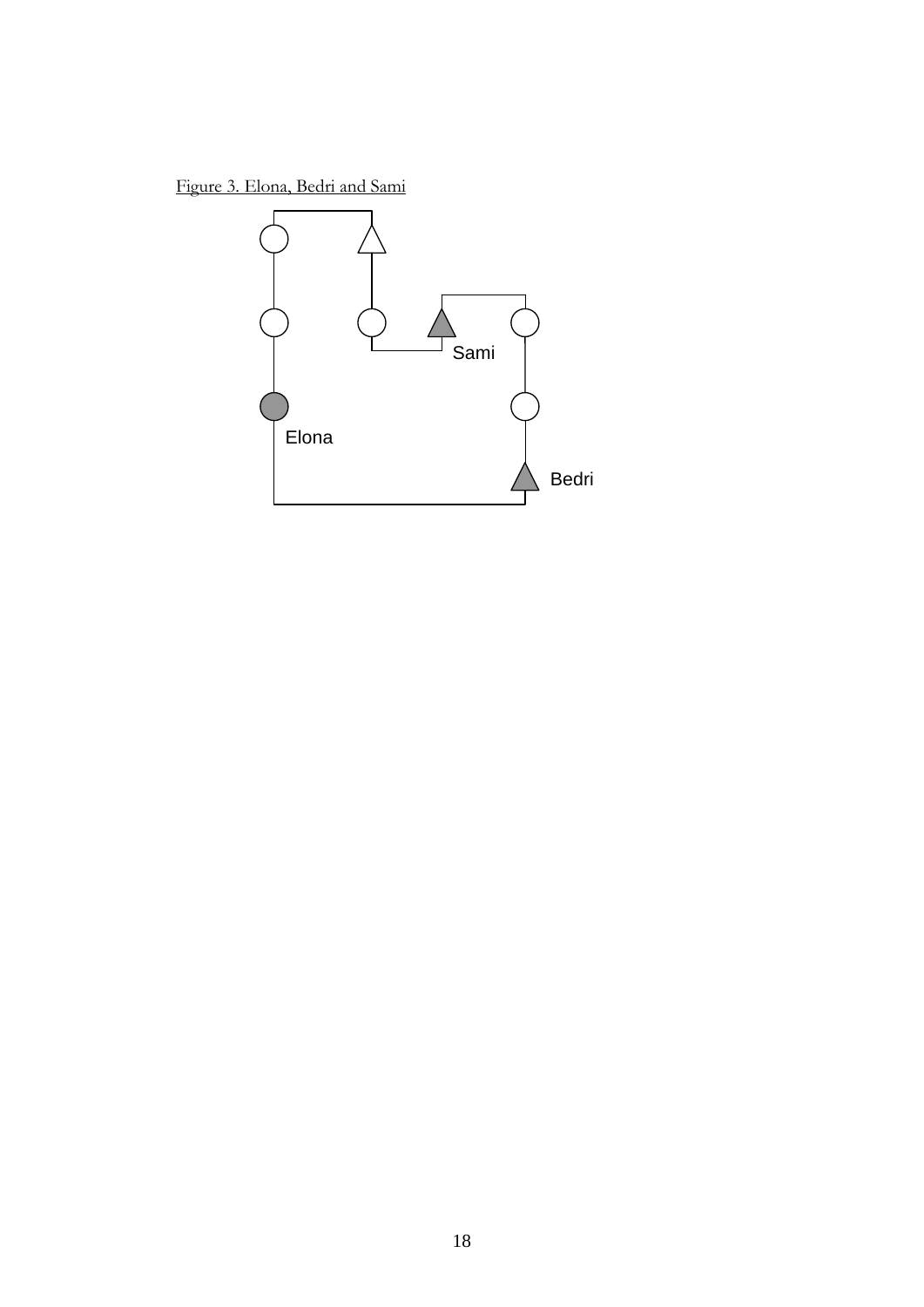#### References

Backer, Berit 1979. *Behind the Stone Walls. Changing household organization among the Albanians in Yugoslavia*. Oslo, PRIO-Publication.

Bakalaki, Alexandra 2005. L"envie, moteur de l"imitation. *Ethnologie française* XXXV, 2, 317-327.

Bardhi, Frang 1932. *Dictionarium latino-epiroticum (1635), édité par Mario Roques*. Paris, Paul Geuthner.

Çabej, Eqrem 1996. *Studime etimologjike në fushë të shqipes, vëll. IV (DH-J)*. Tiranë, Akademia e shkencave e Republikës së Shqipërisë.

Coon, Carleton S. 1950. *The Mountains of Giants: a Racial and Cultural Study of the North Albanian Mountain Ghegs*. Cambridge, Mass., Peabody Museum of American Archeology and Ethnology.

Couroucli, Maria 1985. Lignage, dot et héritage, in *Famille et biens en Grèce et à Chypre*. Piault, Colette (ed.) Paris, L"Harmattan, 67-93.

Cvijic, Jovan 1918. *La péninsule balkanique*. Paris, A. Colin.

Daniel, Odile 1989. Montagnes tribales et coutumiers. *L'Ethnographie* 106, 43- 74.

de Rapper, Gilles 2000. Entre masculin et féminin. La vierge jurée, l"héritière et le gendre à la maison. *L'Homme* 154-155, 457-466.

de Rapper, Gilles 2002. Espace et religion : chrétiens et musulmans en Albanie du Sud. *Etudes balkaniques. Cahiers Pierre Belon* 9, 17-39.

de Rapper, Gilles 2004. Les Guègues et les Tosques existent-ils ? L"opposition Nord/Sud en Albanie et ses interprétations. *Espace, Populations, Sociétés* 3, 625-640.

Doja, Albert 1999. Morphologie traditionnelle de la société albanaise. *Social Anthropology: The Journal of the European Association of Social Anthropologists* 7 (1), 37-55.

du Boulay, Juliet 1984. The Blood: Symbolic Relationships Between Descent, Marriage, Incest Prohibitions and Spiritual Kinship in Greece. *Man* 19, 4, 533-556.

Durham, M. Edith 1909. *High Albania*. London, Edward Arnold.

Durham, M. Edith 1928. *Some Tribal Origins Laws and Customs of the Balkans*. London, George Allen and Unwin.

Gjeçovi, Shtjefën 1993. *Kanuni i Lekë Dukagjinit*. Tiranë, Albinform.

Gokalp, Altan 1987. "Le Dit de l"os et du clan". De l"ordre segmentaire oghouz au village anatolien. *L'Homme* 102, 80-98.

Halpern, Joël M., Kaser, Karl and Wagner, Richard A. 1996. Patriarchy in the Balkans: Temporal and Cross-Cultural Approaches. *The History of the Family* 1, 4, 425-442.

Kostallari, Androkli 1965. Contribution à l"histoire des recherches onomastiques dans le domaine de l"albanais. *Studia Albanica* II, 1, 32-54.

Meyer, Gustav 1891. *Etymologisches Wörterbuch der albanesichen Sprache*. Strasburg, Karl J. Trübner.

Reineck, Janet Susan 1991. *The Past as Refuge: Gender, Migration, and Ideology Among the Kosova Albanians*. Ph. D. in Anthropology. Berkeley, University of California.